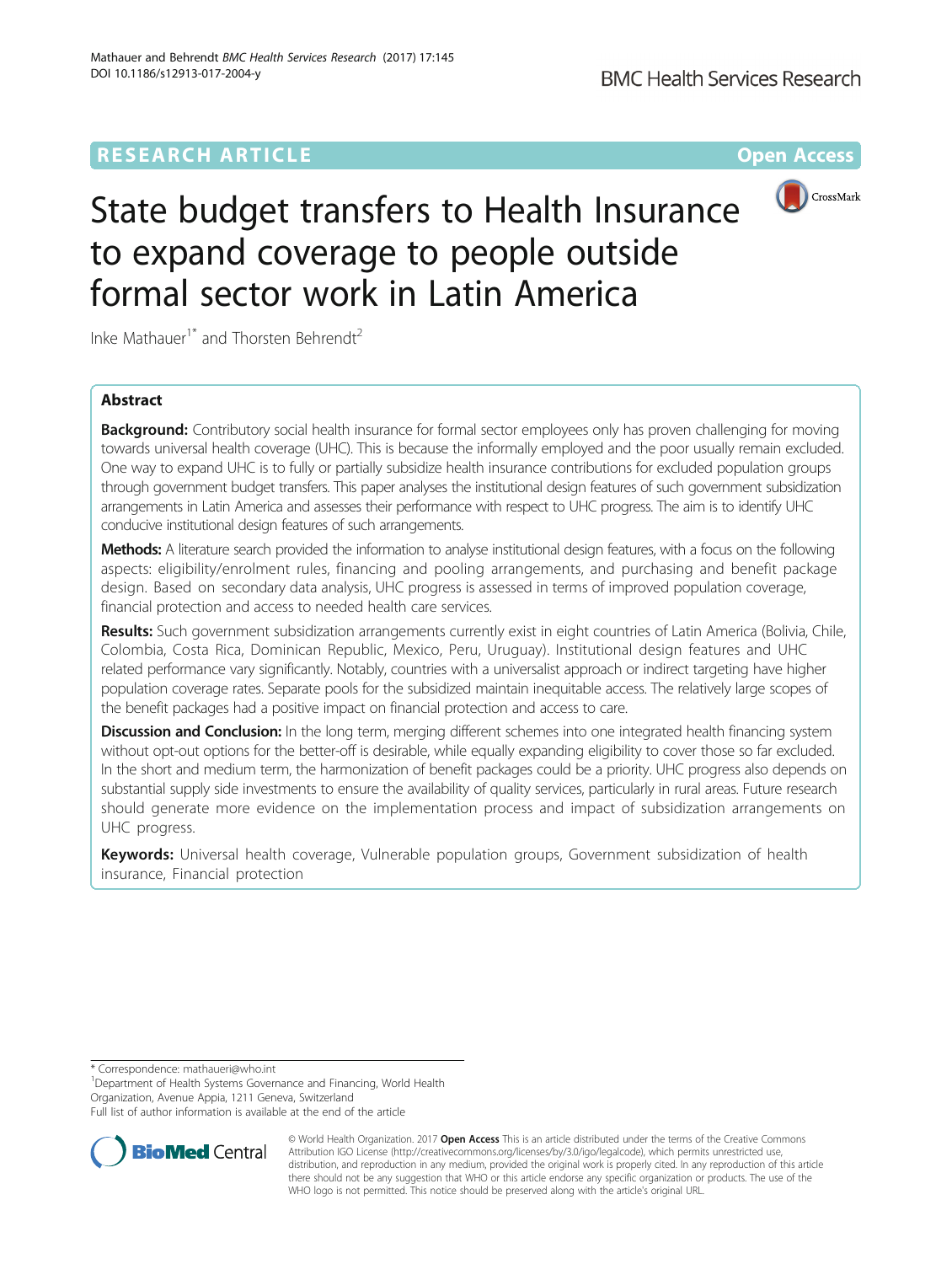#### Background

Latin America has a long social health insurance (SHI) tradition. This had resulted in segmented systems, in which a SHI scheme covers almost exclusively formal sector employees only, and private health insurances those who can afford it. The "rest" of the population, i.e. those in the informal sector, have thereby usually resorted to government health services provided by the Ministry of Health (MOH), resulting in segmented service delivery structures as well [[1\]](#page-21-0). Progressing towards UHC has proven to be difficult in many of the countries with a SHI system, particularly as to the inclusion of population groups outside the formal sector [[1](#page-21-0)–[4](#page-21-0)]. Various vulnerable population groups cannot afford to pay contributions on their own, because they have no income, a very low income, or a very unsteady income.

In fact, there is an emerging consensus among countries on the need to reform health financing systems in order to accelerate progress towards Universal Health Coverage (UHC). UHC means that everyone can access quality health services without facing financial hardship as a result [[5](#page-21-0)]. The 2014 Pan American Health Organization (PAHO) strategy for universal access to health and UHC acknowledges that there are many different ways to progress towards UHC and that each country will need to establish its own action plan, taking into account its social, economic, political, legal, historical and cultural context as well as its priorities and current and future health challenges [[6](#page-21-0)]. The health financing reform steps taken by countries in Latin America during the last decades toward these objectives reflect this diversity [[7](#page-21-0)].

While not the only UHC extension approach, a trend can be seen in Latin America however, in that several countries have moved towards UHC and expanded coverage to people outside the formal sector by transforming the SHI logic that is based on entitlement against mandatory contributions for formal sector employees. These countries have done so by subsidizing health insurance type arrangements through state budget transfers, which serves to cover non-contributing individuals outside the formal sector. This allows to delink entitlements from contributions [[8\]](#page-21-0). Here, a health insurance type scheme is understood as a health financing scheme that usually starts from an insurance logic: it provides coverage of an explicit benefit package to defined and entitled individuals that are identified and affiliated, in exchange for explicit or implicit contributions paid by or on behalf of these. Notably, this type of health financing mechanism and expansion strategy towards UHC is found in countries with strongly varying economic and fiscal situations.

The existing body of literature provides country focused health system reform studies. Specifically, the Lancet 2014 paper series on UHC in Latin America includes a cross-country overview of health systems

reforms aiming at UHC in Latin America [\[9](#page-21-0), [10\]](#page-21-0). Building upon these, this paper fills a gap in the literature: it gives an overview of such arrangements for Latin America and specifically analyses institutional design features of subsidization of health insurance type schemes and their potential contribution to progress towards UHC, with the aim of deriving policy lessons of what works and what does not. The institutional design of a financing arrangement is understood as policy, legal or regulatory specifications that define this arrangement's structure and the way it operates. Furthermore, this paper is part of a series of regional studies on Europe (Vilcu/Mathauer 2016 for Eastern-European high-income countries [[11\]](#page-21-0) and Mathauer et al. [\[14](#page-21-0)] on low- and middle-income countries of the European WHO Region [[12\]](#page-21-0)), Asia 2016 (Vilcu et al. [[13](#page-21-0)]) and Africa (Mathauer et al. [\[14](#page-21-0)]).

The next section presents the methodology and analytical framework applied. The [Results](#page-2-0) section assesses the institutional design features of the schemes as well as progress towards UHC. The [Discussion](#page-18-0) explores possible effects of key institutional design features on UHC and related challenges, followed by a [Conclusion.](#page-20-0)

#### Methods

This study chose to consider those Latin American countries with Romance languages, thus excluding the Dutch or English speaking countries and Caribbean island states, most of which with relatively small populations, because they have a different history. In a first step, all countries in this language group were considered if the Global Health Expenditure Database reported social health insurance (SHI) expenditure (or termed social security expenditure for health in WHO's Global Health Expenditure Database). The second step consisted in identifying countries with a health insurance type arrangement that covers people outside the formal sector by using state budget transfers. Thirdly, countries without SHI expenditure were screened to see whether there is a country with a government subsidization arrangement, but without SHI expenditure. This last step did not expand the list of countries included in this study. Altogether, these study inclusion criteria rendered eight countries to be assessed here, namely Bolivia, Chile, Colombia, Costa Rica, Dominican Republic, Mexico, Peru and Uruguay. As such, countries with a budget funded population-wide national health care system such as Brazil or Cuba, or countries with social health insurance for formal sector employees, but without subsidized enrolment for people outside formal sector work, like El Salvador were excluded.

The study is based on a comprehensive literature search from 1990 to December 2015. Data bases and search engines used in English included Scopus, Science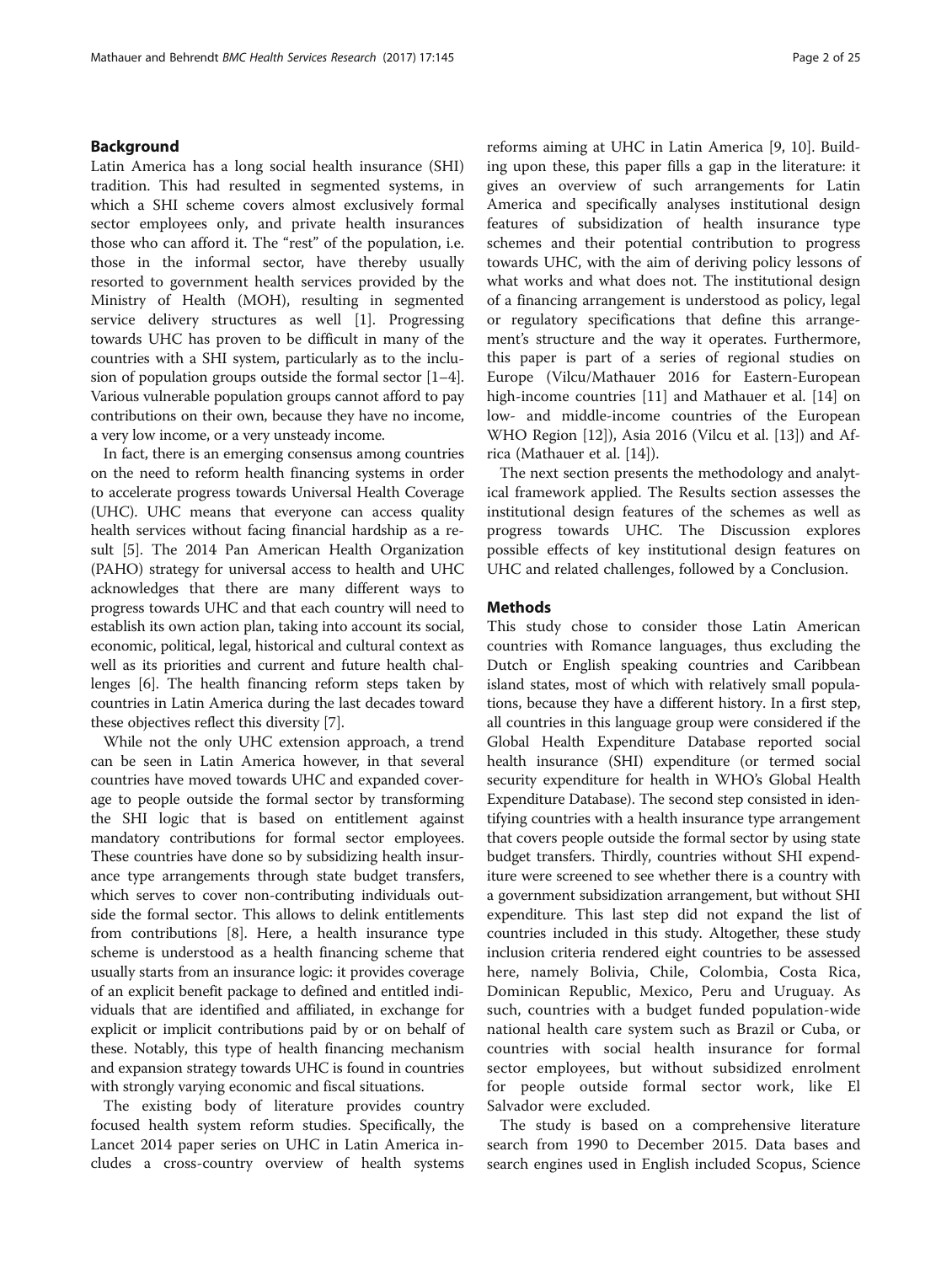<span id="page-2-0"></span>Direct, PubMed, JSTOR and Google, and Scielo and CLASE for Spanish material. In Google, the first five pages, with 10 results per page, were considered, excluding commercial pages and ads, news press or other irrelevant pages. The search terms used for collecting information on institutional design features included: health system OR budget transfer OR health subsidization OR health subsidy OR health insurance OR health vulnerable AND country name AND/OR scheme name. The data search for information on progress towards UHC was based on the following terms: impact health insurance OR catastrophic health expenditure OR impoverish\* health care OR out-of-pocket payment OR financial protection OR access health OR utilization health care OR health insurance coverage OR universal coverage OR impact OR effects AND country AND/OR scheme name. Additionally, data for the progress assessment was collected from the WHO's Global Health Expenditure Database [\[15](#page-21-0)], government and country insurance fund webpages. Thus, the study is based on a literature review and analysis of secondary databases. This search strategy generated 70 sources for country information from peer-reviewed journals, studies and reports from United Nations organisations (primarily World Bank, ILO and WHO) and research institutes as well as from reports and legal provisions published by governmental organisations. Most of the studies found were country health financing analyses to review reform experiences, but no studies with explicit impact evaluation design were found.

For each country, respective titles identified through the search process were reviewed, and if found to be relevant the abstract or executive summary was read. If this suggested that the publication could provide information on the institutional design or UHC related indicators, the full publication was assessed. Since the search generated several publications for each country, this allowed for cross-check and triangulation to gather valid and reliable (largely descriptive) information on both institutional design aspects as well as UHC related progress data. Officially published data (e.g. from government) and data found in peer-reviewed journals were used as the preferred source when incoherences were found across several studies. Where in doubt about data, the respective information was checked with WHO country experts. The analytical framework outlined further below guided the information extraction process from the literature, as well as data compilation and organisation.

To identify plausible contributions and patterns of institutional design features in relation to UHC progress, we plotted the improvements in UHC related progress indicators against the respective institutional design features for the eight countries using the analytical

framework explained below. Multiple country sources helped to capture changes over time. Where data points of different years were available, progress towards UHC over time and in relation to changes in institutional design could be assessed, however, it was often difficult to do so due to scarce data availability for most of the indicators. This is a limitation to this study, and in view of the multiple factors affecting progress towards UHC, this analysis is of explorative nature.

The paper's analytical framework to assess the institutional design features of budget transfer arrangements starts from the three health financing functions described in Kutzin [[16](#page-21-0)] and looks specifically at the following features:

- Eligibility and enrolment arrangements
- Financing arrangements
	-
	- Pooling architecture
- 
- Benefit package design and type of providers covered
- Cost-sharing arrangements
- Provider payment methods and purchasing arrangements

The detailed analytical framework, which was developed for these regional studies [[11](#page-21-0)–[14](#page-21-0)] is found in Table [1,](#page-3-0) which specifies the institutional design aspects and outlines how these potentially relate to progress toward UHC. Progress towards UHC refers to improvements in population coverage (here specifically focusing on reported enrolment rates), in financial protection and in access to care. The design features and progress indicators are defined and explained in more detail in the next section, but just to emphasise here that checking whether the poor and lower income quintiles benefit at least proportionally is important for equitable progress towards UHC. It is also important to note that subsidized enrolment and coverage in such schemes is only one possible and plausible factor among several to explain improvements in population coverage, the level of financial protection and access to care of subsidized beneficiaries. The overall economic and fiscal situation is thereby decisive in expanding fiscal space that can be used for state budget transfers to subsidize health insurance contributions. The following Results section and tables present the most recent information available.

#### Results

#### Country and Scheme Overview

Since the start of the millennium, economic growth, changing public demands for the right to health and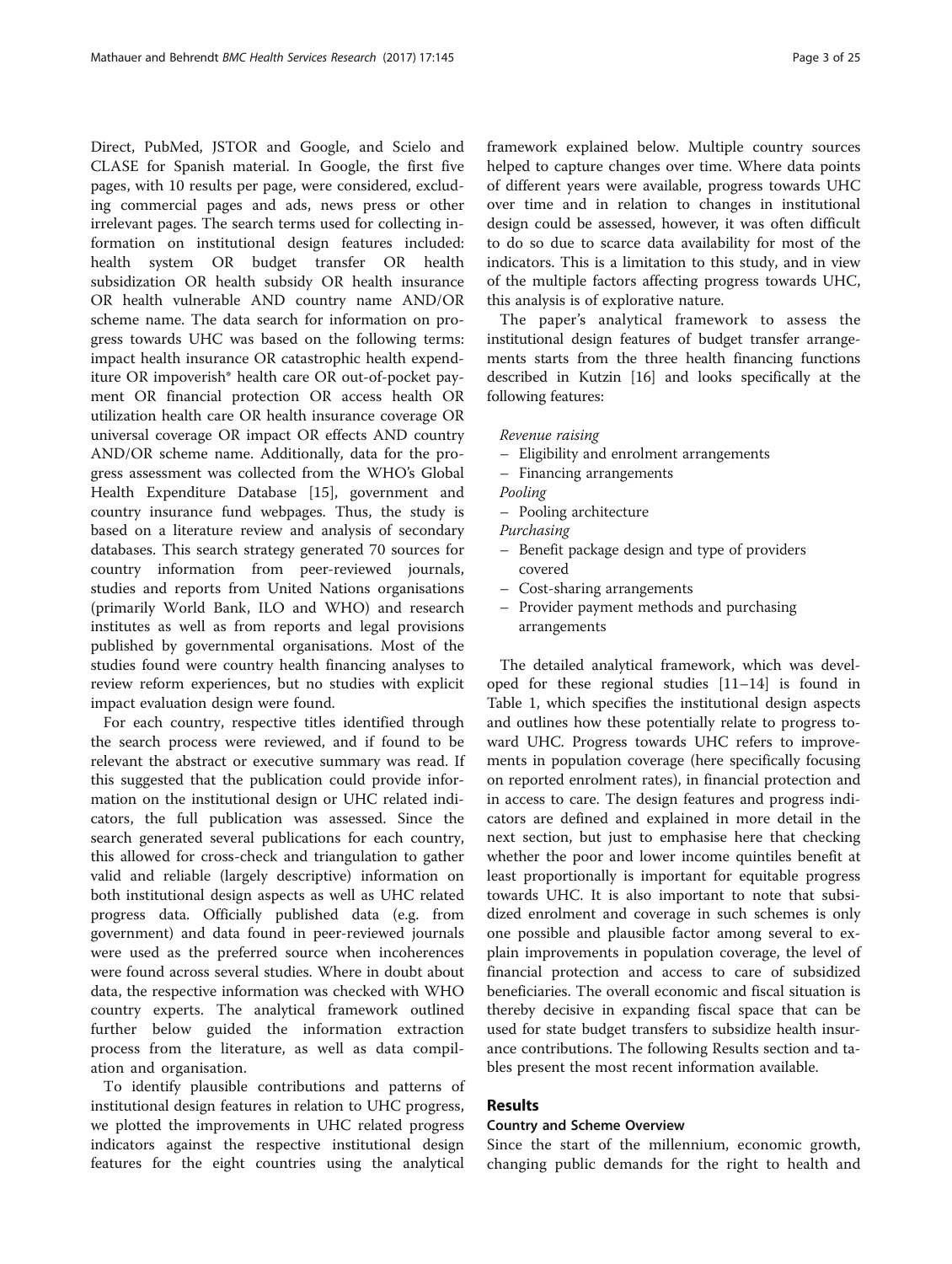<span id="page-3-0"></span>

| Table 1 Analytical Framework - Institutional Design                                               | atures for Government Subsidization Arrangements <sup>12</sup><br>டி                                                                                                                                                                                                                                                                                                                                             |                                                                                                                                                                                                              |                                                                                                                                                 |
|---------------------------------------------------------------------------------------------------|------------------------------------------------------------------------------------------------------------------------------------------------------------------------------------------------------------------------------------------------------------------------------------------------------------------------------------------------------------------------------------------------------------------|--------------------------------------------------------------------------------------------------------------------------------------------------------------------------------------------------------------|-------------------------------------------------------------------------------------------------------------------------------------------------|
| Institutional design aspect                                                                       | Related policy choices                                                                                                                                                                                                                                                                                                                                                                                           | Intermediate output indicators                                                                                                                                                                               | UHC progress indicators                                                                                                                         |
| Eligibility and enrolment rules                                                                   |                                                                                                                                                                                                                                                                                                                                                                                                                  |                                                                                                                                                                                                              |                                                                                                                                                 |
| from contributions/subsidization<br>Groups eligible for exemption                                 | Definition of vulnerability (e.g. children, unemployed, pregnant women, informal<br>sector workers, poor, near poor)                                                                                                                                                                                                                                                                                             | Share of the eligible among the bottom two income<br>quintiles and other vulnerable groups                                                                                                                   |                                                                                                                                                 |
| Targeting method                                                                                  | criterion such as residence or no employment<br>geographic characteristics usually correlated with poverty and vulnerability), direct<br>in the formal sector), indirect (based on socio-demographic, socio-economic or<br>(through a means assessment or proxy means testing); different targeting<br>approaches can be in place at the same time for different groups<br>E.g. universal (based on a very broad | those being targeted for exemption/subsidization (targeting<br>Share of the exempted/subsidized within total (insured)<br>population; Share of the exempted/subsidized among<br>effectiveness of the system) |                                                                                                                                                 |
| Enrolment process                                                                                 | or automatic enrolment by the authorities<br>Active enrolment by the beneficiary                                                                                                                                                                                                                                                                                                                                 |                                                                                                                                                                                                              | Total population coverage (i.e. enrolment in health                                                                                             |
| non-contributors/the subsidized<br>identification of the exempted<br>Organization responsible for | ional, local government<br>E.g., insurance company; central, regi                                                                                                                                                                                                                                                                                                                                                |                                                                                                                                                                                                              | insurance fund), differentiated along income quintiles                                                                                          |
| Type of affiliation/membership                                                                    | Mandatory or voluntary                                                                                                                                                                                                                                                                                                                                                                                           |                                                                                                                                                                                                              |                                                                                                                                                 |
| Financing arrangements                                                                            |                                                                                                                                                                                                                                                                                                                                                                                                                  |                                                                                                                                                                                                              |                                                                                                                                                 |
| Degree of subsidization/<br>co-contribution                                                       | Full or partial (a co-contribution is required)                                                                                                                                                                                                                                                                                                                                                                  | subsidization (importance of government revenue)<br>Share of the exempted/subsidized within total<br>(insured) population/those being targeted for                                                           |                                                                                                                                                 |
| Type of transfer mechanism                                                                        | Individual-based (a specific amount is being paid for each exempted individual), or<br>lump-sum (a lump sum transfer for the entire exempted population is made)                                                                                                                                                                                                                                                 |                                                                                                                                                                                                              |                                                                                                                                                 |
| Calculation logic to determine<br>the amount of funds to be<br>transferred                        | E.g., based on regular contribution levels, minimum or average wages, specific<br>percentage of the government budget, negotiated by the government                                                                                                                                                                                                                                                              | Sufficient funding for a comprehensive benefit package<br>Level of cross-subsidization from contributions                                                                                                    | Financial protection (incidence of catastrophic*/<br>differentiated along income quintiles and other<br>impoverishing health expenditure), also |
| Source of funding for state<br>budget transfers                                                   | funds or from contributors within<br>E.g. general government revenues, earmarked government revenues,<br>the same pool (cross-subsidization), donor funding<br>transfers from other health insurance                                                                                                                                                                                                             |                                                                                                                                                                                                              | Access to services<br>aspects;                                                                                                                  |
| Pooling arrangements                                                                              |                                                                                                                                                                                                                                                                                                                                                                                                                  |                                                                                                                                                                                                              |                                                                                                                                                 |
| Type of pool(s) (general)                                                                         | Single pool, or multiple pools                                                                                                                                                                                                                                                                                                                                                                                   | Degree of fragmentation,                                                                                                                                                                                     | Equity in access (everybody has same access to                                                                                                  |
| Type of pool (exempted/<br>subsidized)                                                            | Exempted/subsidized integrated in the pool with contributors,<br>or separate pool for the exempted/subsidized                                                                                                                                                                                                                                                                                                    | Size and composition of pools,<br>Level of cross-subsidization                                                                                                                                               | services along their needs, indepen-dent of their<br>Equity in financing (every household contributes<br>contributions;                         |
| membership of contributors<br>Type of health insurance                                            | Voluntary or mandatory                                                                                                                                                                                                                                                                                                                                                                                           |                                                                                                                                                                                                              | accor-ding to their ability to pay);<br>Financial protection                                                                                    |
| Purchasing arrangements and benefit package design                                                |                                                                                                                                                                                                                                                                                                                                                                                                                  |                                                                                                                                                                                                              |                                                                                                                                                 |
| ò<br>Range of services covered<br>the benefit package                                             | E.g. comprehensive, inpatient focus, outpatient focus, pharmaceuticals,<br>contributors<br>dental care, indirect costs (e.g. transportation)<br>Different or same package as that for                                                                                                                                                                                                                            |                                                                                                                                                                                                              | Financial protection; Access (utilization rates);<br>Equity in access                                                                           |
| Type of providers offering the<br>benefit package                                                 | Public, private providers                                                                                                                                                                                                                                                                                                                                                                                        |                                                                                                                                                                                                              |                                                                                                                                                 |
| Degree of cost-sharing                                                                            | Cost-sharing mechanisms (e.g., co-insurance, co-payment, deductible) and rates                                                                                                                                                                                                                                                                                                                                   |                                                                                                                                                                                                              |                                                                                                                                                 |
| Provider payment<br>mechanisms                                                                    | provider payment methods<br>Type of provider payment and rates<br>Same or different rules and rates of µ                                                                                                                                                                                                                                                                                                         | Efficiency                                                                                                                                                                                                   |                                                                                                                                                 |
|                                                                                                   |                                                                                                                                                                                                                                                                                                                                                                                                                  |                                                                                                                                                                                                              |                                                                                                                                                 |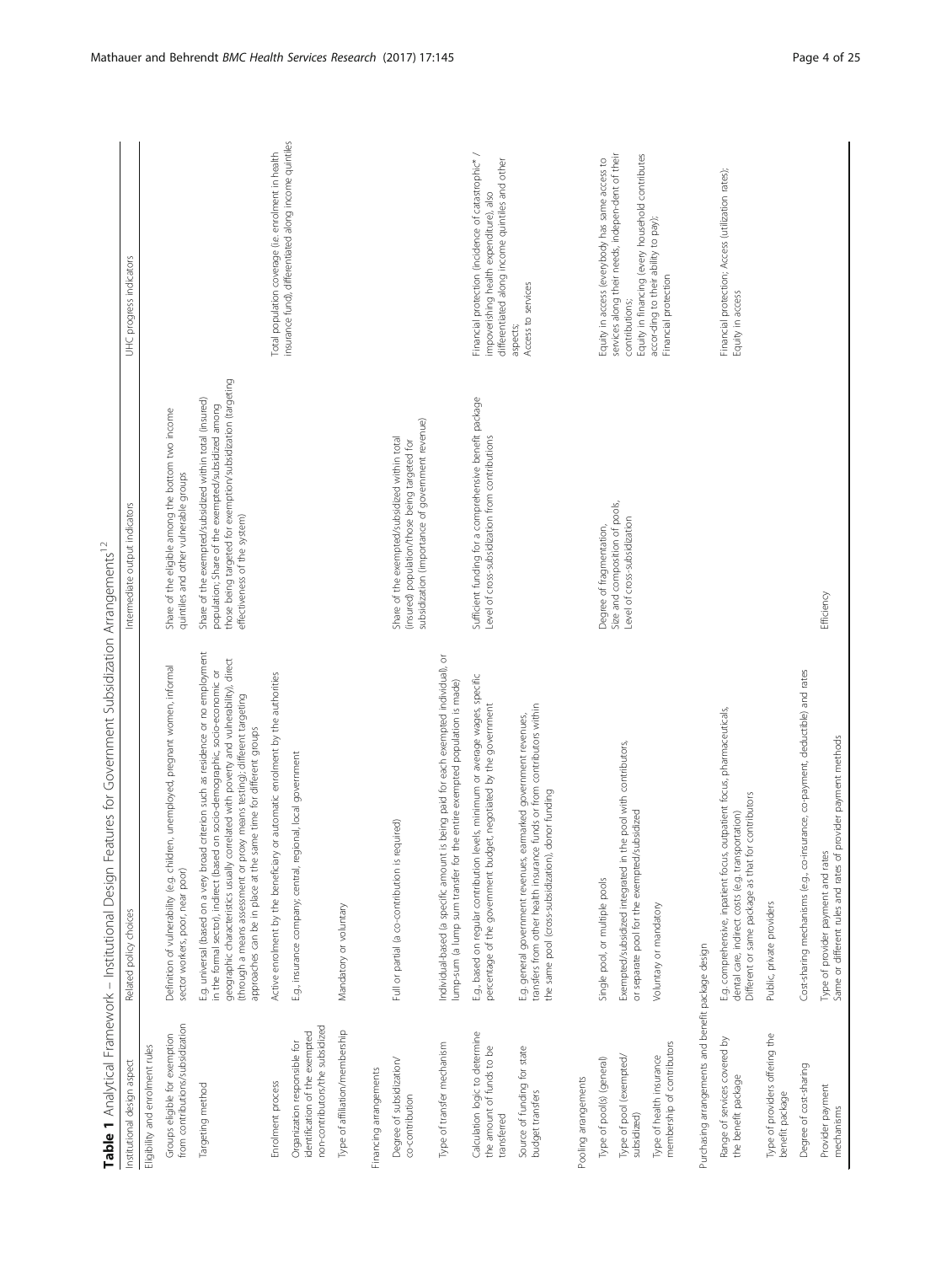an extended process of democratization across the region have created windows of opportunity for health financing reforms [\[9](#page-21-0), [17](#page-21-0)]. Eight countries have now subsidization arrangements. The Dominican Republic, Peru, Mexico, Bolivia and Uruguay have introduced a subsidization arrangement by providing state budget transfers to health insurance type schemes in the 2000s. In contrast, the subsidization arrangements of Chile, Costa Rica and Colombia had already long been in place by then, since 1973, 1979, and 1993 respectively (see Table [2,](#page-5-0) Column 2). In the case of Chile, a broader and explicit benefit package, called AUGE ("Universal Access to Explicit Guarantees") came in place in 2003, expanding service coverage and improving coverage equity. These insurance type arrangements were set up with a purchaser-provider split in all countries other than Bolivia, Mexico and Uruguay. All countries studied belonged to the group of upper middle-income countries at the time of the implementation of the subsidization schemes, with the exception of Bolivia, which is a lower-middle income country. Chile and Uruguay are high income countries since 2012 as per the World Bank classification [[18](#page-21-0)].

#### Definition of eligible groups

Eligibility rules reflect a country's understanding of which population groups are considered 'vulnerable' with regard to health care access. Hence, how eligibility is defined will affect the proportion of the population ultimately subsidized, and who will remain uncovered. In the eight studied Latin American countries, a wide range of different vulnerability and eligibility criteria is found to determine who benefits from subsidization via health insurance type schemes (see Table [3](#page-6-0), column 2). Poverty and low income are the most frequent criteria. Except for Bolivia and Uruguay, countries classify the population into (income) segments as a basis to determine eligibility for benefiting from subsidized coverage. The poorest are in all countries entitled to full subsidization, with the exception of Bolivia where the poor are not specifically defined as an eligible group. In addition, all countries have defined certain vulnerable population groups to be eligible for subsidization based on socio-demographic or socio-economic characteristics. The most frequently covered groups comprise older persons (Bolivia, Chile, Colombia, Dominican Republic, Uruguay), persons with disability (Bolivia, Chile, Costa Rica, Dominican Republic, Uruguay), (rural) self-employed workers (Costa Rica, Peru, Mexico, Colombia), and the unemployed (Dominican Republic, Peru, Uruguay) (see also Table [3\)](#page-6-0). Due to their political situation and historical past, some countries have applied more context-specific eligibility criteria such as internally displaced persons and demobilized combatants (Colombia) or victims of state terrorism and human rights violations (Uruguay and Chile) (see Table [3](#page-6-0), Column 2). In Peru, eligibility has recently been granted to all households located in specifically defined and particular poor and disadvantaged areas.

#### Targeting and enrolment of eligible persons

In order to identify individuals and households eligible for subsidization all countries use some form of targeting (see Table [3\)](#page-6-0). Most countries studied use both direct and indirect targeting in a complementary way to identify eligible individuals. Direct targeting through (proxy) means testing by determining household income and/or assets are applied in six countries. Households are identified on the basis of surveys (in Chile, Colombia, Mexico, Peru) or via household visits (Costa Rica and Dominican Republic). Three countries (Colombia, the Dominican Republic, Peru) use social assistance identification systems that were originally set up for other social programmes to target individuals for subsidized health insurance. Indirect targeting is applied to include persons on the basis of sociodemographic (e.g., age, sex), socio-economic (occupation, employment status) or socio-geographic characteristics. These characteristics are easily observable and identifiable as well as correlated with vulnerability [[19\]](#page-21-0). Another form of indirect targeting is to include beneficiaries of social assistance programs, namely beneficiaries of a conditional cash transfer program (Mexico), family allowances (Chile and Colombia), pension assistance schemes (Chile, Colombia and Dominican Republic), or social programs for demobilized combatants and internally displaced persons (Colombia).

Since 2010, Mexico has effectively extended eligibility in principle to all those outside the formal sector, abandoning its former direct targeting approach [[20, 21\]](#page-22-0). In Colombia, the central government had equally decided to shift to such a universalist approach, covering all outside the formal sector, however, resource constraints somewhat undermined these intentions [[21\]](#page-22-0).

Enrolment is mandatory in all countries except for Mexico and Uruguay. As to the actual enrolment process, both directly and indirectly targeted beneficiaries need to take active steps to get enrolled in all observed countries, except in Bolivia. Getting active implies that the potential beneficiaries need to be well informed about their entitlement to subsidization. In most countries, enrolment takes place at local or regional offices of the government organizations that are in charge of identifying eligible persons (Bolivia, Colombia, Costa Rica, Dominican Republic, Peru, Uruguay), or else at provider level, as in Chile and Mexico. To better reach eligible persons and make enrolment possible when attending health care services,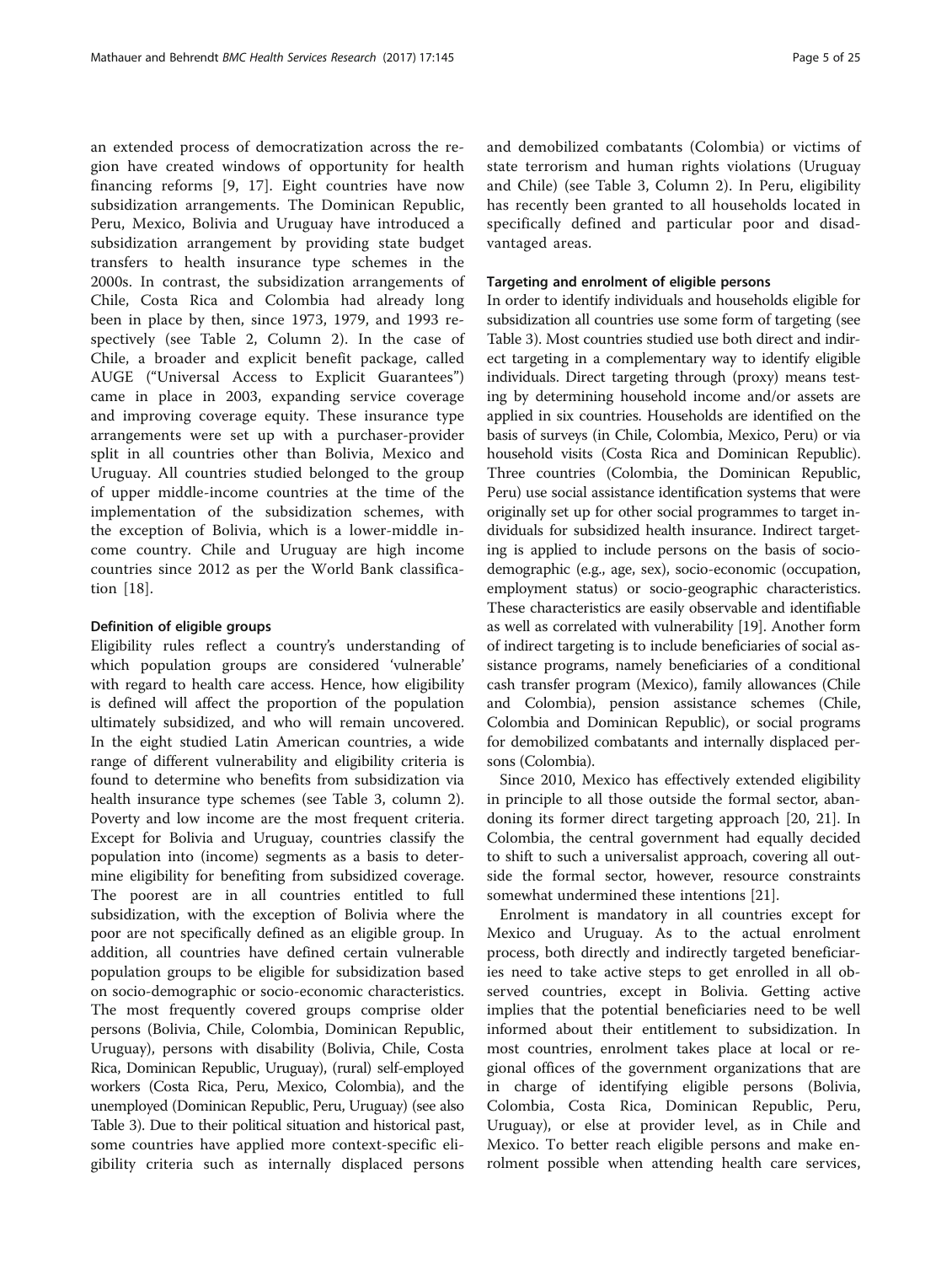<span id="page-5-0"></span>Table 2 Country and Scheme Overview

| Country               | Name of subsidization scheme<br>(Year of introduction of the<br>subsidization scheme and<br>policy/law)                                                                                                                                                                                                                                                                                                                                                                                                                                                           | Own account<br>workers (% of<br>population) $[51]$ $[15]$ | GGHE as %<br>of THE (1995) THE (Year of | GGHE as % of<br>$introduction)$ [15] [15] | GGHE as % | Social Security<br>of THE $(2012)$ Funds as % of<br>GGHE 2012) [51] |
|-----------------------|-------------------------------------------------------------------------------------------------------------------------------------------------------------------------------------------------------------------------------------------------------------------------------------------------------------------------------------------------------------------------------------------------------------------------------------------------------------------------------------------------------------------------------------------------------------------|-----------------------------------------------------------|-----------------------------------------|-------------------------------------------|-----------|---------------------------------------------------------------------|
| Bolivia               | "Mother and Child Universal<br>Insurance" (Seguro Universal<br>Materno Infantil, SUMI)<br>(2002), in existence already since<br>1996 as the Seguro Nacional de<br>Maternidad y Niñez, SNMN;<br>"Health Insurance for older persons"<br>(Seguro de Salud del Adulto Mayor,<br>SSPAM) (2006) These two insurance<br>type schemes were merged in<br>December 2013 into a new program<br>"the Integrated Health Service of<br>the Plurinational State" (Servicio<br>Integral de Salud del Estado<br>Plurinacional), that also covers people<br>with disabilities [28] | 33.2                                                      | 57                                      | 63 (2002)                                 | 72        | 37                                                                  |
| Chile                 | "National Health Fund" (Fondo<br>Nacional de la Salud, FONASA) (1979)<br>2003: Plan de Acceso Universal de<br>Garantías Explícitas (AUGE) [28] -<br>this meant that an explicit<br>quaranteed benefit package<br>came into being.<br>Subsidization of vulnerable groups also through:<br>- Explicit Primary Health Care<br>Interventions Program<br>- Law of catastrophic insurance                                                                                                                                                                               | n/a                                                       | 48                                      | 38 (2004)                                 | 49        | 9                                                                   |
| Colombia              | "Subsidized Scheme" (Régimen<br>Subsidiado) (1993: "Mandatory<br>Health Plan" (Plan Obligatorio<br>de Salud)                                                                                                                                                                                                                                                                                                                                                                                                                                                      | 43.3                                                      | 55                                      |                                           | 75        | 83                                                                  |
| Costa Rica            | "Costa Rican Social Security Caisse"<br>(Caja Costarricense de Seguridad<br>Social, CCSS)<br>(1973: Ley n.º 5349, de Traspaso<br>de Hospitales)                                                                                                                                                                                                                                                                                                                                                                                                                   | 18.6                                                      | 77                                      |                                           | 73        | 86                                                                  |
| Dominican<br>Republic | "Subsidized Scheme" (Régimen<br>Subsidiado) (2001: Ley General<br>de Salud)                                                                                                                                                                                                                                                                                                                                                                                                                                                                                       | 33.2                                                      | 22                                      | 34 (2001)                                 | 67        | 47                                                                  |
| Mexico                | Seguro Popular de Salud<br>(2004: Reglamento de la Ley<br>General de Salud en Materia<br>Protección Social en Salud)                                                                                                                                                                                                                                                                                                                                                                                                                                              | n/a                                                       | 42                                      | 44 (2004)                                 | 52        | 56                                                                  |
| Peru                  | "Integrated Health Insurance"<br>(Seguro Integral de Salud)<br>(2009: Ley Marco de<br>Aseguramiento Universal<br>en Salud)                                                                                                                                                                                                                                                                                                                                                                                                                                        | 33.6                                                      | 54                                      | 57 (2001)                                 | 61        | 35                                                                  |
| Uruguay               | "National Integrated Health<br>System" (Sistema Nacional<br>Integrado de Salud)<br>(2007: Law No. 18,211)                                                                                                                                                                                                                                                                                                                                                                                                                                                         | 21.1                                                      | 31                                      | 56 (2007)                                 | 71        | 60                                                                  |

THE Total health expenditure, GGHE, General government health expenditure

Costa Rica and Peru have established these offices within the local health care facilities. In various cases public media campaigns serve to raise overall awareness for the respective subsidization schemes within the population [[22\]](#page-22-0).

#### Financing sources

Since the introduction of the subsidization scheme, the general government expenditure on health (GGHE) as a percentage of total health expenditure (THE) has risen in all countries (except Costa Rica where it remained at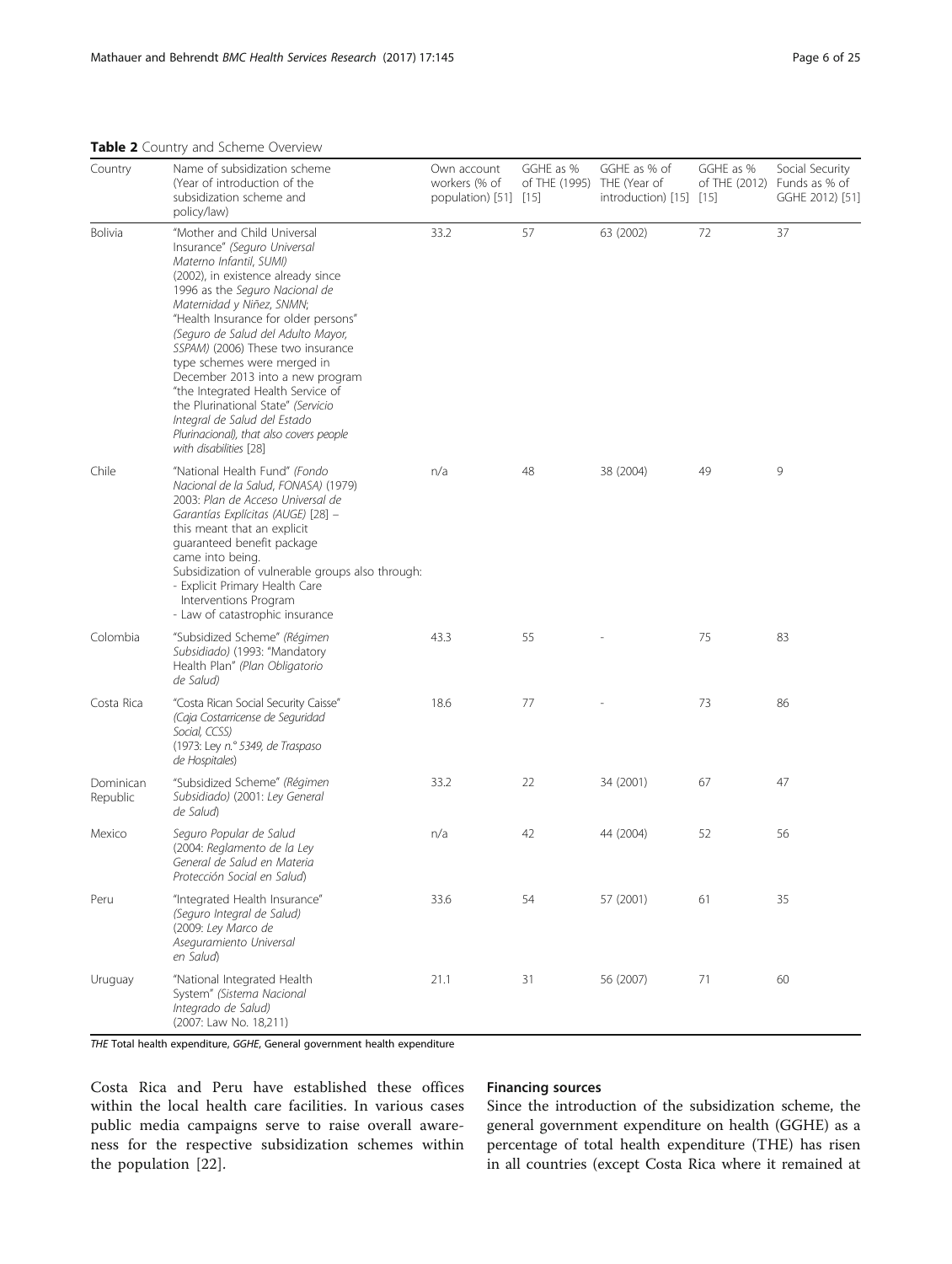<span id="page-6-0"></span>

| Table 3 Eligibility Rules |                                                                                                                                                                                                                                                                                                                                                                                                                                                                                                                                    |                                                                                                                                  |                                                                                                                                                                                                                 |                                                                                                                                                                                                                                                                 |                                          |
|---------------------------|------------------------------------------------------------------------------------------------------------------------------------------------------------------------------------------------------------------------------------------------------------------------------------------------------------------------------------------------------------------------------------------------------------------------------------------------------------------------------------------------------------------------------------|----------------------------------------------------------------------------------------------------------------------------------|-----------------------------------------------------------------------------------------------------------------------------------------------------------------------------------------------------------------|-----------------------------------------------------------------------------------------------------------------------------------------------------------------------------------------------------------------------------------------------------------------|------------------------------------------|
| Country                   | Groups eligible for subsidization                                                                                                                                                                                                                                                                                                                                                                                                                                                                                                  | Targeting method                                                                                                                 | Organization responsible for<br>identification                                                                                                                                                                  | Enrolment process                                                                                                                                                                                                                                               | Type of affiliation of the<br>subsidized |
| Bolivia                   | Pregnant women; children (<5 years);<br>Older persons (>60 years) that are not<br>affiliated to a social security scheme;<br>people with disabilities [52]                                                                                                                                                                                                                                                                                                                                                                         | facility level when seeking<br>Post-identification also<br>possible (at the health<br>Indirect targeting [52]<br>care) [53]      | together with Ministry of<br>Municipal governments,<br>Health [53]                                                                                                                                              | Enrolment by the<br>municipality [54]                                                                                                                                                                                                                           | Mandatory                                |
| <b>Chile</b>              | $[55]$<br>family allowance (children < 18 years,<br>pregnant women, mentally disabled)<br>family members; and those receiving<br>persons above 80 years; victims of<br>FONASA group A: The poor; older<br>numan rights violations and their                                                                                                                                                                                                                                                                                        | allowance and pension [56]<br>beneficiaries of the family<br>Direct targeting: (Proxy)<br>ndirect targeting for<br>means testing | The local administration<br>offices of the health<br>ministry [57]                                                                                                                                              | Active enrolment by the<br>beneficiary [57]                                                                                                                                                                                                                     | Mandatory                                |
| Colombia                  | Defined vulnerable groups (abandoned<br>The three lowest income groups (out<br>children, abandoned older persons,<br>homeless, indigenous people, rural<br>Shifting towards a universalist<br>of 6 income groups) [58]<br>migrants) [59]<br>approach [21]                                                                                                                                                                                                                                                                          | Direct targeting: Means<br>vulnerable groups [24]<br>Indirect targeting of<br>testing [27]                                       | at the municipality level [60]<br>The local health authorities<br>the enrolled depends on<br>Prioritization: Number of<br>in each municipality [24]<br>the resources available                                  | (direct targeting) or otherwise<br>identification questionnaire<br>to fill out the beneficiary<br>Active enrolment by the<br>being listed on a specific<br>beneficiary who needs<br>provide proof of his/her<br>vulnerability status (e.g.<br>census list) [60] | Mandatory [21]                           |
| Costa Rica                | Poor people; indigenous people;<br>Partially subsidized: low-income<br>independent workers [46]<br>people with disabilities                                                                                                                                                                                                                                                                                                                                                                                                        | testing when attending services<br>Direct targeting: (Proxy) means<br>and not yet insured [46]                                   | Primary health care units [46]                                                                                                                                                                                  | validated (household visits)<br>Once the collected data is<br>automatically enrolled [46]<br>beneficiaries become                                                                                                                                               | Mandatory [46]                           |
| Dominican Republic        | Older persons who receive a "Solidarity<br>Disabled; single mothers; unemployed<br>income below the minimum wage;<br>Poor; informal sector workers with<br>Pension" [61]                                                                                                                                                                                                                                                                                                                                                           | Direct targeting: (Proxy) means<br>Indirect targeting [61]<br>testing                                                            | to areas with high poverty<br>beneficiary identification<br>system. Priority is given<br>Regional offices of the<br>ncidence [62]                                                                               | Active enrolment by the<br>beneficiary [61]                                                                                                                                                                                                                     | Mandatory [63]                           |
| Mexico                    | the 5 <sup>th</sup><br>10 <sup>th</sup><br>pregnant woman or child, unless otherwise<br>deciles; families until the 7 <sup>th</sup> decile with a<br>Meanwhile, in practice, nearly everybody<br>without formal sector insurance is fully<br>Fully subsidized: Poorest four income<br>lowest income decile to those in the<br>Partially subsidized: Households from<br>decile, unless otherwise insured; [36]<br>Conditional cash transfer program<br>beneficiaries (Oportunidades)<br>subsidized [20]<br>Until 2010:<br>enrolled. | Indirect targeting for those in<br>Direct targeting: Means and<br>proxy means testing<br>Oportunidades [20]                      | near to universal population<br>being eligible was set and<br>limited, prior to reaching<br>The number of families<br>Authorities for Social<br>Protection in Health<br>coverage rates [64]<br>State Government | check-up in the enrolment<br>per-family basis, combined<br>units at hospital and clinic<br>with condition of health<br>Active enrolment on a<br>evel [36]                                                                                                       | Voluntary [20]                           |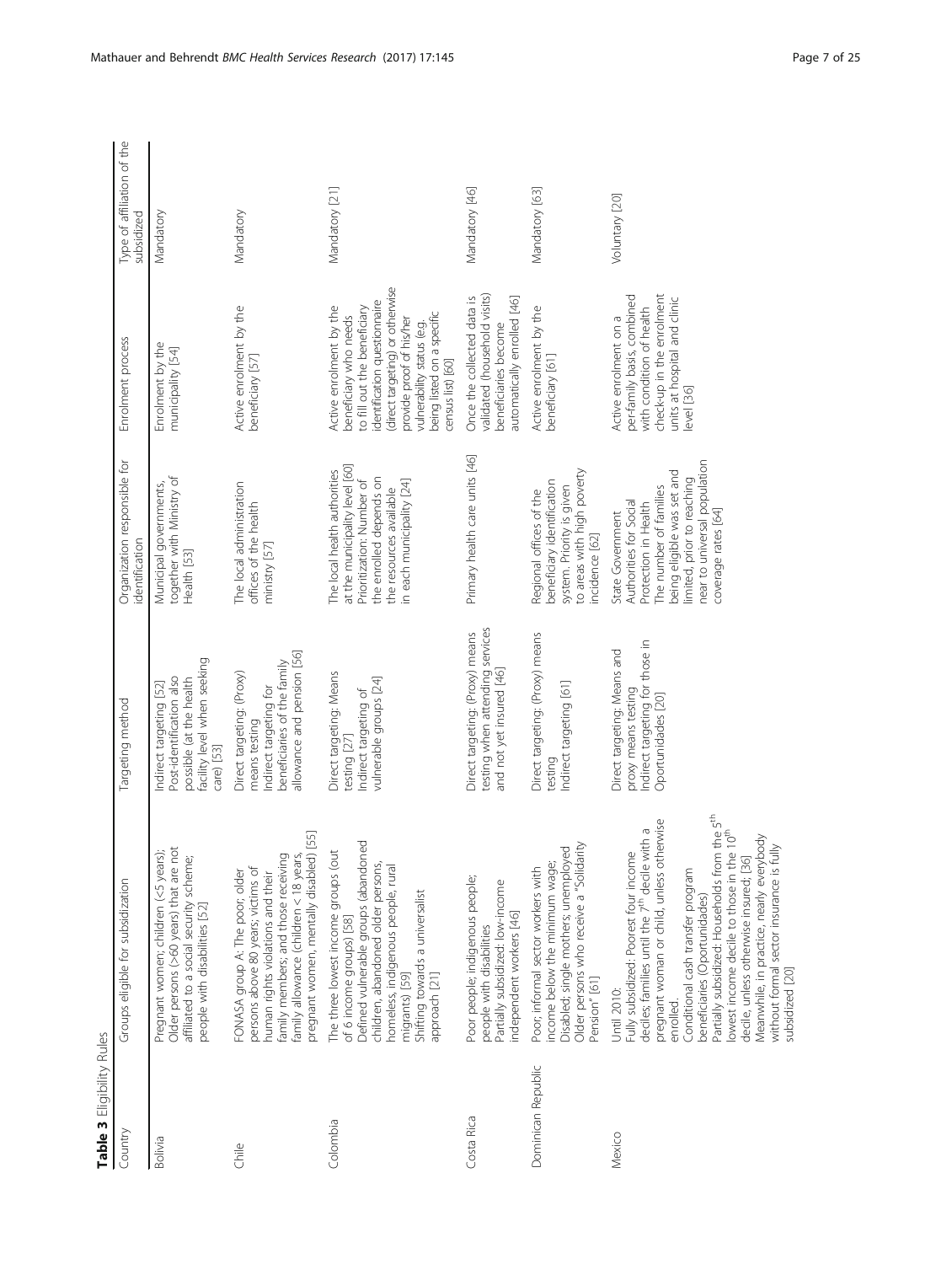| ı      |  |
|--------|--|
|        |  |
|        |  |
|        |  |
|        |  |
| l<br>í |  |
|        |  |
|        |  |
|        |  |
|        |  |
|        |  |
|        |  |
| ۱      |  |
|        |  |
|        |  |
|        |  |

| poor [65]<br>Peru | self-employed and families and workers<br>Fully subsidized: the poor and extreme<br>Partially subsidized: low-income<br>of micro-enterprises [34] | Direct targeting: Proxy means<br>testing [30]                                                                                                                | the Household Targeting<br>Local Targeting Units of<br>system [66]   | Active enrolment by<br>beneficiaries [66]                                                                                                                      | Mandatory [34] |
|-------------------|---------------------------------------------------------------------------------------------------------------------------------------------------|--------------------------------------------------------------------------------------------------------------------------------------------------------------|----------------------------------------------------------------------|----------------------------------------------------------------------------------------------------------------------------------------------------------------|----------------|
| Venbnir           | inemployed; victims of state terrorism [67]<br>People with disabilities; older persons;<br>nformal sector workers [68]                            | required to present information<br>Direct targeting: Applicants<br>beneficiaries of economic<br>Indirect targeting for<br>on their income [69]<br>assistance | The local offices of the<br>Public Health Services<br>Administration | dministration office) [69]<br>peneficiaries (verification<br>of receiving economic<br>assistance at the local<br>Public Health Services<br>Active enrolment by | Voluntary [68] |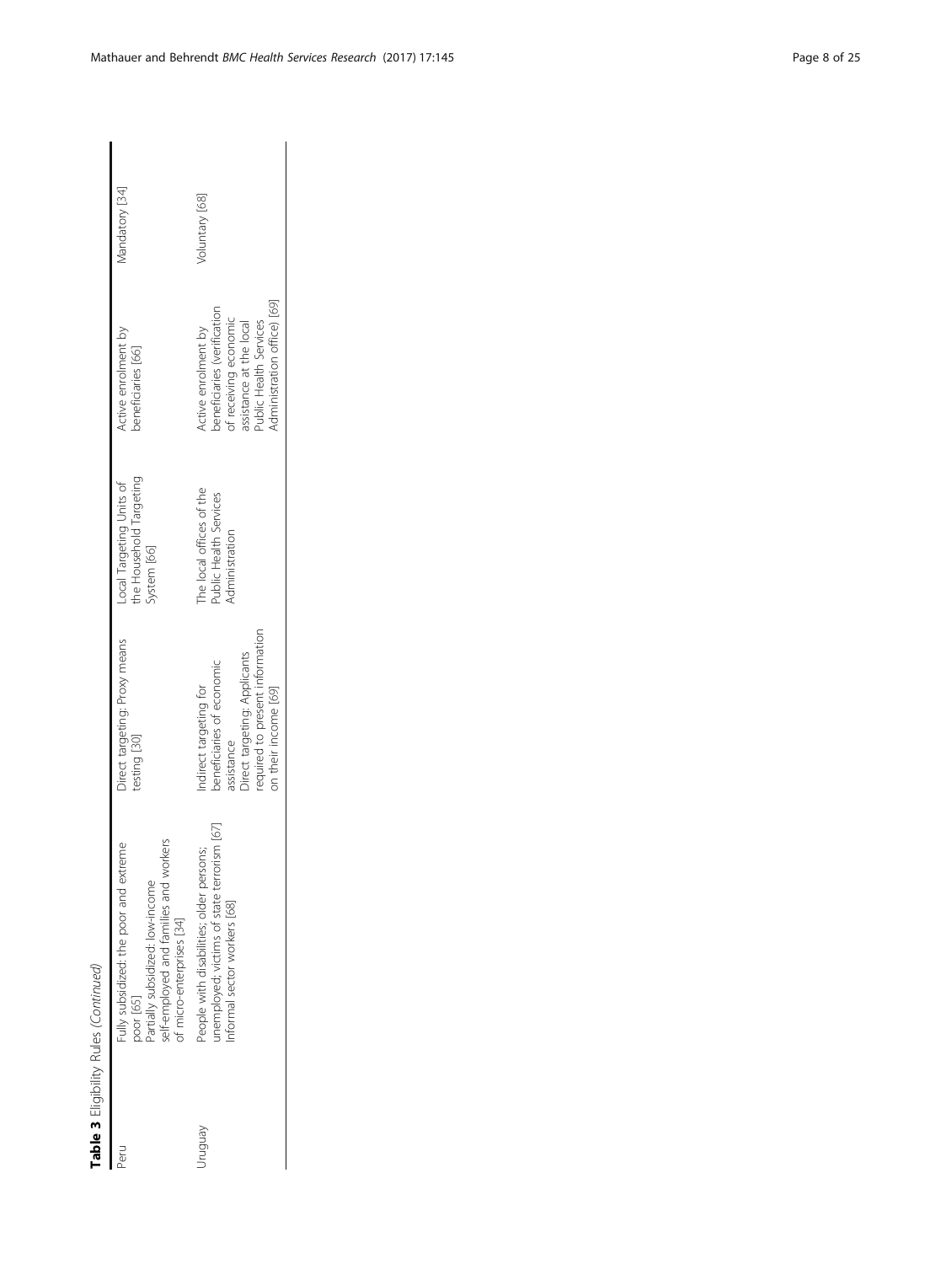a high level), the increase ranging from 4 percentage points in Peru to 20% points and 33% points in Colombia (compared to 1995) and the Dominican Republic respectively (see Table [2](#page-5-0)). The scale of state budget subsidies is not insignificant, as revenue data from other regions suggest  $[11–14]$  $[11–14]$  $[11–14]$  $[11–14]$ , but precise data is not available for these Latin American countries. Nonetheless, GGHE as a share of THE is still below 60% in two countries (Chile and Mexico).

General government revenues are the main source for financing the subsidization schemes, with the exception of Colombia and Costa Rica (see Table [4](#page-9-0), Column 2). Notably, in four countries (Bolivia, Chile, Colombia, Costa Rica), some sources of revenues are ear-marked for state budget transfers, these are predominantly "sin" taxes on tobacco, alcohol or gambling. Chile, on the other hand, earmarks its increased VAT, while Bolivia has an earmarked tax on hydrocarbons. Moreover, in Mexico, Peru, or Bolivia and Colombia, budget transfers come from state, regional or municipal revenues respectively. Notably, only in Peru is the subsidization scheme partly financed by donors, with 6% of its funds coming from donors and regional revenues [\[23](#page-22-0)]. Colombia is unique in using cross-subsidies as an important source of revenue for the subsidy scheme: 1.5% of total collections from the contributory regime are transferred to the subsidized scheme [[24\]](#page-22-0).

#### Level of subsidization

In all schemes, all population groups eligible for subsidization are fully subsidized and do not have to co-contribute, with a few exceptions only. These are largely poor people and the medically vulnerable. The exception applies to low-income informal sector and independent workers in Costa Rica, Peru and Mexico, who are only partially subsidized and who have to cocontribute (see Table [4,](#page-9-0) Column 5). The contribution rates for self-employed workers in Costa Rica's semicontributory regime range from 3.75 to 11.00% of income depending on the earnings. In Mexico, cocontributions for those households above the  $5^{\rm th}$  income decile (outside the formal sector) are supposed to rise with the income, but this rule has not been implemented: Only 1% of the enrolled households had contributed to Seguro Popular in the past, until it moved to a universalist approach. In Peru, the semi-contributory regime applies to about 5% of households, with contributions amounting to about two thirds of the average expenditure per insured.

### Calculation logic of the subsidy

Countries use different approaches to determine the state budget transfer amount for the subsidized (see

Table [4,](#page-9-0) Column 3). The first approach is to define an overall budget as a lump sum transfer, which is negotiated annually and expanded depending on available funding. This approach is used in Chile, Costa Rica and Peru. A second way is to transfer a fixed share of the budget, which in the case of Bolivia is transferred from the national level to the municipalities, where it is pooled with the municipal health budget.

In a third group of countries, the subsidy transfer is based on a per capita amount, which is an estimate of what is needed to purchase the respective benefit package (individual-based calculation logic). This is in place in the Dominican Republic, Colombia and Uruguay. For the latter two, this per capita amount is risk adjusted. Finally, Mexico uses a mixed approach by combining the individual-based calculation logic for the fixed allocation per enrolled individual ("social contribution") and a riskadjusted federal "solidarity contribution". On average, the federal solidarity contribution amounts to 150% of the "social contribution" and depends on the number of enrolled individuals, health needs and the performance of health facilities.

#### Pooling architecture

The way resources are pooled determines how the costs of illness are shared across the population. Pooling of resources and health risks is found to take place in two ways: The subsidized are either covered by a separate scheme, or they are integrated and part of a national scheme (see Table [5](#page-11-0)). The latter option is found in three countries (Costa Rica, Chile and Uruguay), where a single health insurance fund at the national level includes and covers both the subsidized and the contributors, allowing for cross-subsidization. In Costa Rica, 50% of revenues from contributions serve to finance coverage of the non-contributory groups [\[10](#page-21-0)]. In Chile, however, this potential for cross-subsidization is reduced to some extent, since usually younger, healthier and high income people decide to opt out from the public health insurance scheme and choose among a number of competing private insurers (Instituciones de Salud Previsional - ISAPREs). In contrast, the other five countries (Bolivia, Dominican Republic, Peru, Mexico, Colombia) have established multiple pools, with a separate scheme for the subsidized and other schemes for formal sector employees. However, cross-subsidization from contributory scheme to the subsidized scheme exists in Colombia, where 1.5% of funds collected from payroll taxes (12.5% of salaries) are transferred to the subsidized scheme. Notably, Colombia is the only country with a full-fledged model of managed competition applying to both the contributors' and subsidized scheme. The insured can choose from competing insurers/purchasing agencies (Health Promotion Entities for the Subsidized Regime) that are required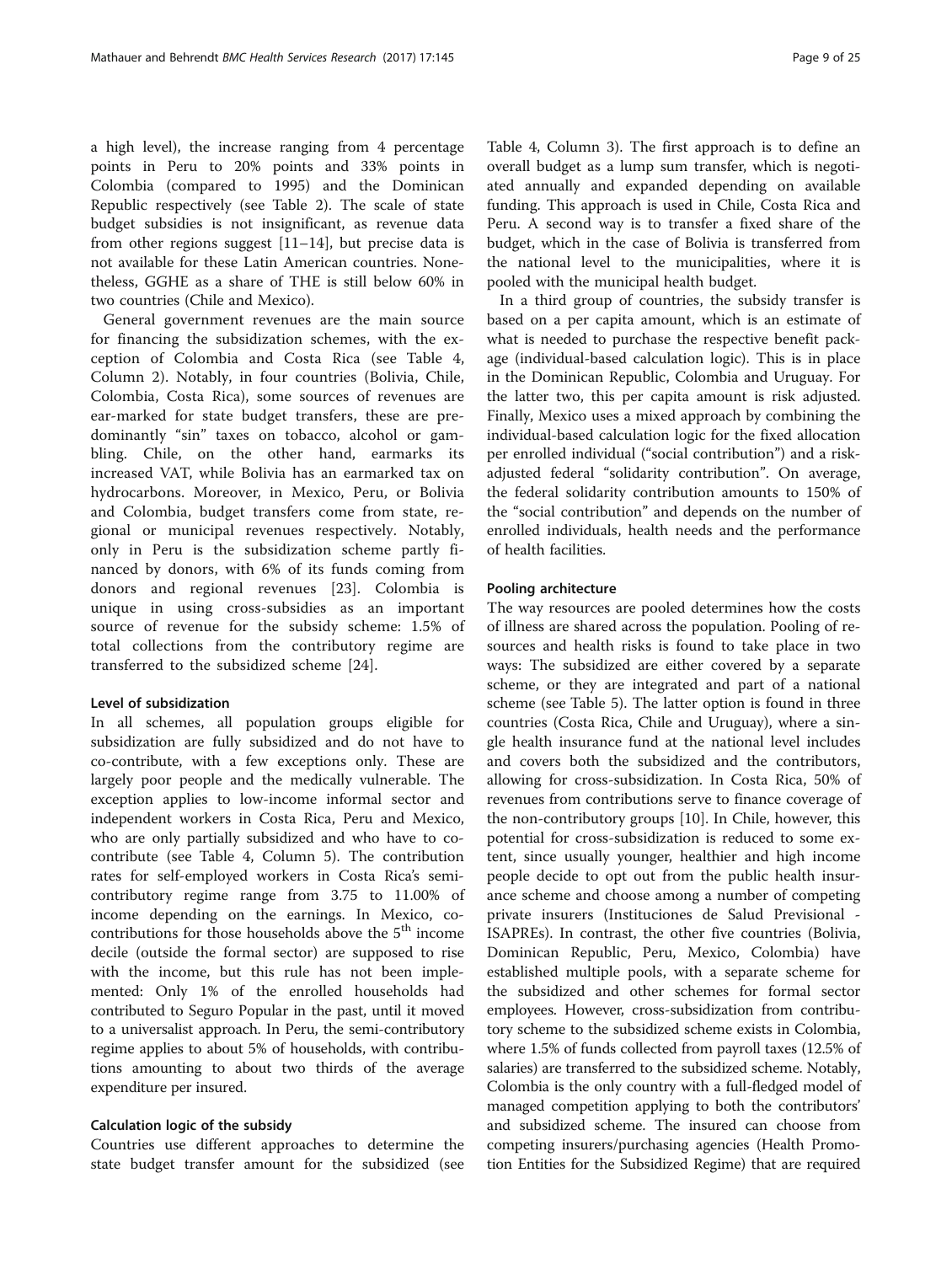<span id="page-9-0"></span>

| Table 4 Financing Arrangements |                                                                                                                                                                                                                                                                                                                |                                                                                                                                                                                                                                                                                                                                                                                                                                                                                                                                                                                       |                            |                                                                                                                                                                                             |
|--------------------------------|----------------------------------------------------------------------------------------------------------------------------------------------------------------------------------------------------------------------------------------------------------------------------------------------------------------|---------------------------------------------------------------------------------------------------------------------------------------------------------------------------------------------------------------------------------------------------------------------------------------------------------------------------------------------------------------------------------------------------------------------------------------------------------------------------------------------------------------------------------------------------------------------------------------|----------------------------|---------------------------------------------------------------------------------------------------------------------------------------------------------------------------------------------|
| Country                        | Financing sources of the subsidization scheme (s)                                                                                                                                                                                                                                                              | Calculation logic of subsidy                                                                                                                                                                                                                                                                                                                                                                                                                                                                                                                                                          | Type of transfer mechanism | Level of subsidization                                                                                                                                                                      |
| <b>Bolivia</b>                 | Earmarked revenues from a tax on<br>District and municipal revenues;<br>General government revenues;<br>hydrocarbons [70]                                                                                                                                                                                      | transfers to the municipalities; for SSPAM, a premium<br>Program: Budget allocations, and 15.5% of municipal<br>Until 2013: For SUMI, 10% of central government's<br>Since 2013 under the Integrated Health Services<br>of 56 USD per older person [53]<br>fiscal sources                                                                                                                                                                                                                                                                                                             | Lump-sum [53]              | Full subsidization                                                                                                                                                                          |
| Chile                          | tobacco tax, customs revenues; sale of the state's<br>General government revenues, partly earmarked<br>tax revenues: 1% increase in value added tax,<br>minority shares in public health enterprises;<br>Contributions of partially subsidized [71]                                                            | Ministry of Finance defines a "Universal Premium"<br>according to available funding and based on<br>inflation-linked currency units [72]                                                                                                                                                                                                                                                                                                                                                                                                                                              | Lump-sum                   | Full subsidization [27]                                                                                                                                                                     |
| Colombia                       | District and municipal revenues (14%) (including<br>General government revenue (49% of revenues<br>earmarked municipal tax on gambling) [21, 24]<br>Solidarity contributions from the Solidarity and<br>Guarantee Fund (36%) [24];<br>of subsidized scheme) [73];                                              | The average Capitation Payment Unit was US\$302 in<br>prospectively calculated, risk-adjusted based on age<br>(children under 1 year of age, women aged 15-44<br>Capitation Payment Unit per subsidized member,<br>and others), sex, and geographic area [74]<br>2011 (US\$506 for those contributing) [35]                                                                                                                                                                                                                                                                           | Individual-based           | Full subsidization                                                                                                                                                                          |
| Costa Rica                     | Transfers from the Social Development and<br>Ō<br>Earmarked tax revenues on luxury goods,<br>funds coming from value added tax and<br>gambling, alcohol and tobacco (80% of<br>Contributions of the partially subsidized<br>Family Assignation Fund (20%), with its<br>5% payroll tax [75];<br>subsidy amount) | Insurance and the Ministry of Finance based on the<br>Negotiated between the National Social Health<br>current minimum wage                                                                                                                                                                                                                                                                                                                                                                                                                                                           | Individual-based           | Full subsidization; partial subsidization:<br>11.00% of income (depending on the<br>contributions range from 3.75 to<br>earned amount) [76]                                                 |
| Dominican Republic             | General government revenues [32]                                                                                                                                                                                                                                                                               | n/a                                                                                                                                                                                                                                                                                                                                                                                                                                                                                                                                                                                   | Individual-based           | Full subsidization                                                                                                                                                                          |
| Mexico                         | Federal funding: Social contribution (~33%<br>State funding: State solidarity contribution<br>of revenues of Seguro Popular) and the<br>federal solidarity contribution (~49.5%)<br>(~1%, not implemented) [20]<br>similar in all states (~16.5%)<br>Household contributions<br>from general taxes             | lower than general federal transfers to states, FSC turns<br>1) Social contribution is a fixed allocation per enrolled<br>Federal solidarity contribution (FSC): on average 150%<br>2) FSC adjusted based on enrolled individuals, health<br>State solidarity contribution: Fixed allocation of 50%<br>3) FSC addresses inequalities among states: if FSC is<br>family, amounting to US\$70 in 2011 [20]<br>out as an additional budget transfer [20]<br>of the social contribution (~US\$105) [36]<br>of the social contribution (~US\$35)<br>needs, and performance<br>Three steps: | Individual-based           | Partial subsidization (although not<br>applied in practice): contributions<br>range from US\$60 to US\$950 [22]<br>Full subsidization [36]:                                                 |
| Peru                           | the semi-subsidized (less than 5%) [23]<br>General government revenues (over<br>Contributions from household for<br>90% of the subsidized scheme's<br>International donor funding;<br>Regional state revenues;<br>revenues);                                                                                   | Ministry of Economy and Finance transfers a pre-<br>determined budget on a historical basis and<br>controls its expansion [30, 34]                                                                                                                                                                                                                                                                                                                                                                                                                                                    | Individual-based           | regime: about two thirds of the average<br>expenditure per insured, approxi-mately<br>subsidization in the semi-contributive<br>US\$67/year per insured [34]<br>Full subsidization; Partial |
| Ven6nun                        | General government revenues [77]                                                                                                                                                                                                                                                                               | "Health Quota" per subsidized member, adjusted for<br>sex and age using a formula that reflects evolution<br>of domestic prices, exchange rates and wages [77]                                                                                                                                                                                                                                                                                                                                                                                                                        | Individual-based           | Contributions are fully subsidized                                                                                                                                                          |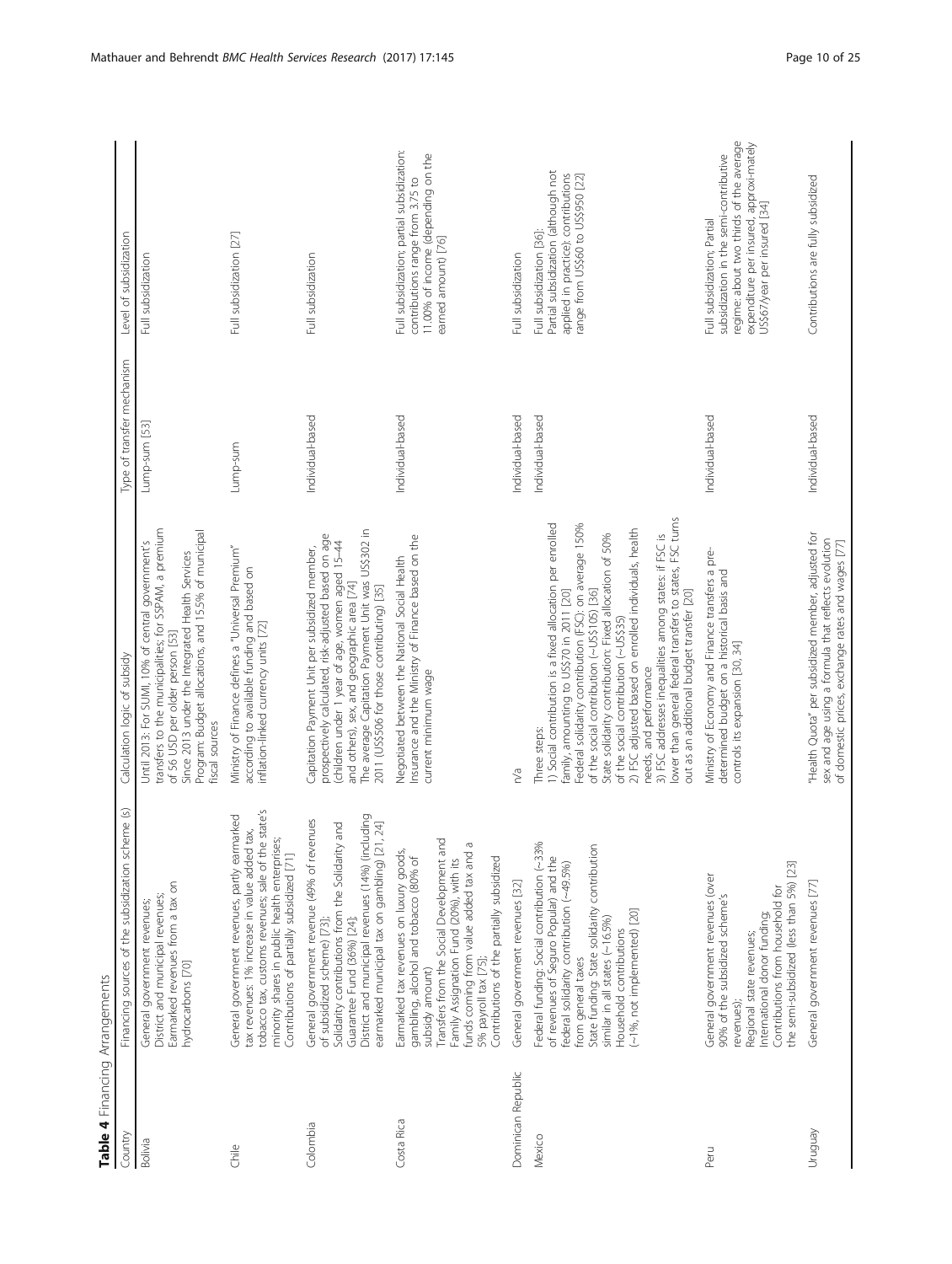to ensure the provision of the Mandatory Benefit Package for the Subsidized Regime [\[25\]](#page-22-0). This multiple pool system is combined with risk-adjusted per capita allocation mechanism for the purpose of risk equalization across different schemes. Moreover, some countries have set up special funds for "catastrophic" diseases, i.e. illness events that may lead to very high, catastrophic expenditure. Finally, in several countries, fragmentation is further deepened through the existence of separate schemes for various public servant groups, such as the Armed Forces and the National Police [\[26](#page-22-0)].

Beyond fragmented, separate schemes, fragmentation also occurs along territorial lines. In Mexico, in Chile, and in Colombia and Bolivia, actual fund flows and pooling occurs at the state, regional and municipal level respectively. However, in Colombia, with the highest number of sub-pools (about 1,000), as well as in Mexico, central government funds are allocated on the basis of risk adjustment criteria to the sub-national pools. Mexico uses a federal solidarity contribution with the aim to adjust socio-economic inequalities across states with poorer states receiving more funding. In Colombia, prospective risk adjusted allocations for the sub-pools at the municipal level are based on age, sex and geographic area.

Last not least, the level of risk pooling is also determined by the type of membership. Mandatory affiliation is known to result in a more balanced risk composition and hence stronger redistributive capacity in contrast to voluntary affiliation. It is found that the subsidized are affiliated on a mandatory basis in all countries except for Mexico and Uruguay. However, in the Dominican Republic mandatory affiliation is actually not fully implemented. Moreover, as affiliation of formal sector employees is also mandatory in all countries, this further strengthens risk pooling in those countries with an integrated scheme. Yet, as Chile allows opting out to private health insurance schemes, this results in fragmentation and population groups with higher risks are concentrated in FONASA [[27\]](#page-22-0).

### Benefit package design: Scope of services and type of providers covered

Purchasing is defined as the allocation of pooled funds to the health care service providers on behalf of the population for a defined benefit package. The definition of the range of services covered in the benefit package is decisive for the level of financial protection and access to care, as are the cost-sharing mechanisms. In general, over the recent decade, a real expansion of the benefits covered is notable [[9,](#page-21-0) [28\]](#page-22-0). Uruguay, which has introduced an "Integrated Health Care Plan" without specifically defining its contents, and Costa Rica have broad benefit packages, although rationing occurs through waiting lists for example. The other six countries have chosen to specify the explicitly guaranteed health services covered for all insured or for specific insured groups, e.g. through a health care plan or a list that defines by law which health conditions or clinical procedures are covered or not covered. The scope of these lists, however, varies (Table [6,](#page-13-0) Column 2). For Chile, Mexico and Colombia (since 2012), this is a relatively comprehensive package, covering in-patient, out-patient and specialized care as well as drugs. Compared thereto, the Dominican Republic and Peru have less comprehensive benefit packages for the subsidized, particularly in terms of in-patient care, specialized or high cost services. Moreover, four countries cover selected high-cost treatments through a separate catastrophic illnesses fund (Dominican Republic, Mexico, Peru, Uruguay). Over recent years, increases in available funding (in Chile, Mexico), but also, among other reasons, judicial trials (in Colombia, Costa Rica, Uruguay) have gradually expanded the range of benefit packages towards more specialized care interventions [\[29\]](#page-22-0).

The covered benefit package for the subsidized is largely purchased from and delivered through government providers. However, in order to secure that services of the benefit package are actually provided, these can also be obtained from private providers in Colombia [\[21](#page-22-0)], Peru [\[30](#page-22-0)] and Chile [\[31](#page-22-0)]. Nonetheless, access to health services is unequal in that respect, since contributors have a more direct access to private providers, in particularly in the countries with separate schemes [\[28\]](#page-22-0). Last but not least, most countries have introduced portability of coverage within the whole country, such that beneficiaries have access to services beyond the area where they are registered.

#### Cost-sharing mechanisms and rates

In all the countries studied emergency care and some specific key (primary) health care services offered by public facilities of MOH can be accessed by everyone, regardless of insurance status, but co-payments are required [\[20, 21](#page-22-0), [32](#page-22-0), [33](#page-22-0)]. In contrast, for the covered benefit package the fully subsidized are completely exempt from any form of co-payments in all countries except in Colombia (Table [6](#page-13-0), Column 3). In Colombia, the subsidized in the  $3<sup>rd</sup>$  and  $4<sup>th</sup>$ income groups (out of four categories and thus not belonging to the poorest), have to make co-payments of 10% up to a ceiling of a monthly' minimum wage.

Provider payment methods and purchasing arrangements Separate purchasing agencies are in place in all countries other than Mexico, Bolivia and Uruguay. But even when there is a separate purchasing agency, the separation of functions remains incomplete in countries where the purchaser channels funds to decentralised government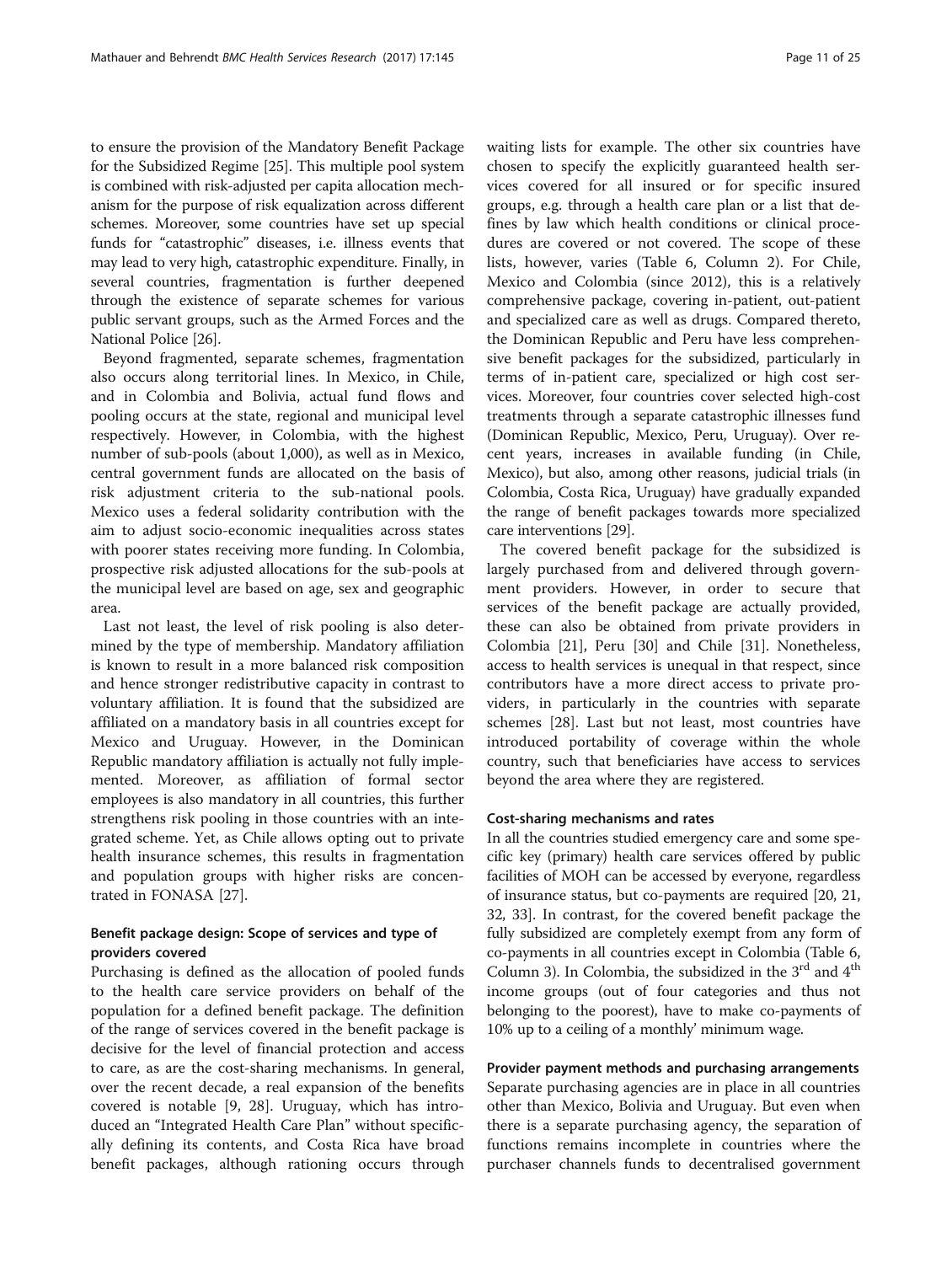<span id="page-11-0"></span>

| Table 5 Pooling Architecture |                                                                                                                                                                                                                                                                                                                                                                                                                                                                                                                                                                                                                                                                                         |                                                                                                                                                                                        |                                                                                                                                                      |                                                                               |
|------------------------------|-----------------------------------------------------------------------------------------------------------------------------------------------------------------------------------------------------------------------------------------------------------------------------------------------------------------------------------------------------------------------------------------------------------------------------------------------------------------------------------------------------------------------------------------------------------------------------------------------------------------------------------------------------------------------------------------|----------------------------------------------------------------------------------------------------------------------------------------------------------------------------------------|------------------------------------------------------------------------------------------------------------------------------------------------------|-------------------------------------------------------------------------------|
| Country                      | Single/multiple pool (s) for different population<br>dronbs                                                                                                                                                                                                                                                                                                                                                                                                                                                                                                                                                                                                                             | Sub-pools at sub-national levels                                                                                                                                                       | Integrated/separate fund for<br>the subsidized                                                                                                       | Type of membership of<br>the non-subsidized <sup>a</sup>                      |
| Bolivia                      | For the subsidized: SUMI et SSPAM, and since December<br>2013the "Integrated Health Service of the Plurinational<br>For the formal sector employees: 9 different social<br>State" Government Program [52, 70]<br>health insurance schemes [78]<br>Multiple:                                                                                                                                                                                                                                                                                                                                                                                                                             | Sub-pools at the municipal levels [70]                                                                                                                                                 | Separate scheme for the subsidized                                                                                                                   | Mandatory                                                                     |
| Chile                        | the population<br>Fondo Nacional de la Salud, FONASA for 80% of the<br>7 private Health Insurance Institutions (Instituciones<br>de Salud Previsional, ISAPREs) for 16% of<br>that opted out [27]<br>population [31]<br>Multiple:                                                                                                                                                                                                                                                                                                                                                                                                                                                       | the budget for all public health care providers<br>Regional health entity pools that determine<br>in their area [71]                                                                   | Integrated: Subsidized, semi-contributive Mandatory [71]<br>and contributory regimes form FONASA                                                     |                                                                               |
| Colombia                     | FOSYGA also operates as a cross-subsidization mechanism<br>Solidarity and Guarantee Fund (Fondo de Solidaridad y<br>two separate<br>between the contributory and subsidized scheme 21<br>1) Contributory scheme (Regimen Contributivo)<br>2) Subsidized scheme (Regimen Subsidiado)<br>Garantía, FOSYGA) at national level, with<br>accounts:<br>Multiple:                                                                                                                                                                                                                                                                                                                              | Multiple competing purchaser structure with a<br>municipal level and from the municipalities to<br>twofold fragmentation: From national to<br>the purchasers (both risk-adjusted) [79] | contributions as cross-subsidization) [21]<br>Separate scheme, but receives 64% of<br>FOSYGA funds (including 1.5% of<br>revenues from formal sector | Mandatory [80]                                                                |
| Costa Rica                   | Single [27]                                                                                                                                                                                                                                                                                                                                                                                                                                                                                                                                                                                                                                                                             | No sub-pools                                                                                                                                                                           | Integrated into the National Insurance<br>Fund                                                                                                       | Mandatory [75]; Voluntary<br>for self-employed [46]                           |
| Dominican Republic           | "Catastrophic illnesses fund" for the subsidized (Fondo<br>para enfermedades catastróficas) [81]<br>Subsidized scheme 32<br>Contributory scheme<br>Multiple:                                                                                                                                                                                                                                                                                                                                                                                                                                                                                                                            | No sub-pools                                                                                                                                                                           | Separate scheme for the subsidized                                                                                                                   | Mandatory [32]                                                                |
| Mexico                       | - Fund for Protection against Catastrophic Expenses (Fondo<br>- Medical Insurance for a New Generation (Seguro Médico<br>"Institute for Social Security and Services for Government<br>'Mexican Social Security Institute" (Instituto Mexicano del<br>employees" (Instituto de Seguridad y Servicios Sociales de<br>para la Protección contra Gastos Catastróficos, FPGC)<br>- Fund for Allocations of Health Services (Fondo de<br>FASSA),<br>"Seguro Popular", which consists of 3 pools<br>Seguro Social, IMSS) for the formal sector<br>Aportaciones para los Servicios de Salud,<br>para una Nueva Generación, SMNG) [36]<br>los Trabajadores del Estado, ISSTE) [27]<br>Multiple: | State level sub-pools [36]                                                                                                                                                             | Separate scheme for the subsidized                                                                                                                   | Mandatory                                                                     |
| Peru                         | Salud, EsSalud)<br>Separate funds for the Armed Forces and the National<br>Social Health Insurance (Seguro Social de<br>for formal sector workers,<br>Police respectively,<br>Multiple:                                                                                                                                                                                                                                                                                                                                                                                                                                                                                                 | No sub-pools                                                                                                                                                                           | Separate scheme for the subsidized                                                                                                                   | Mandatory for formal sector<br>employees; voluntary for<br>self-employed [34] |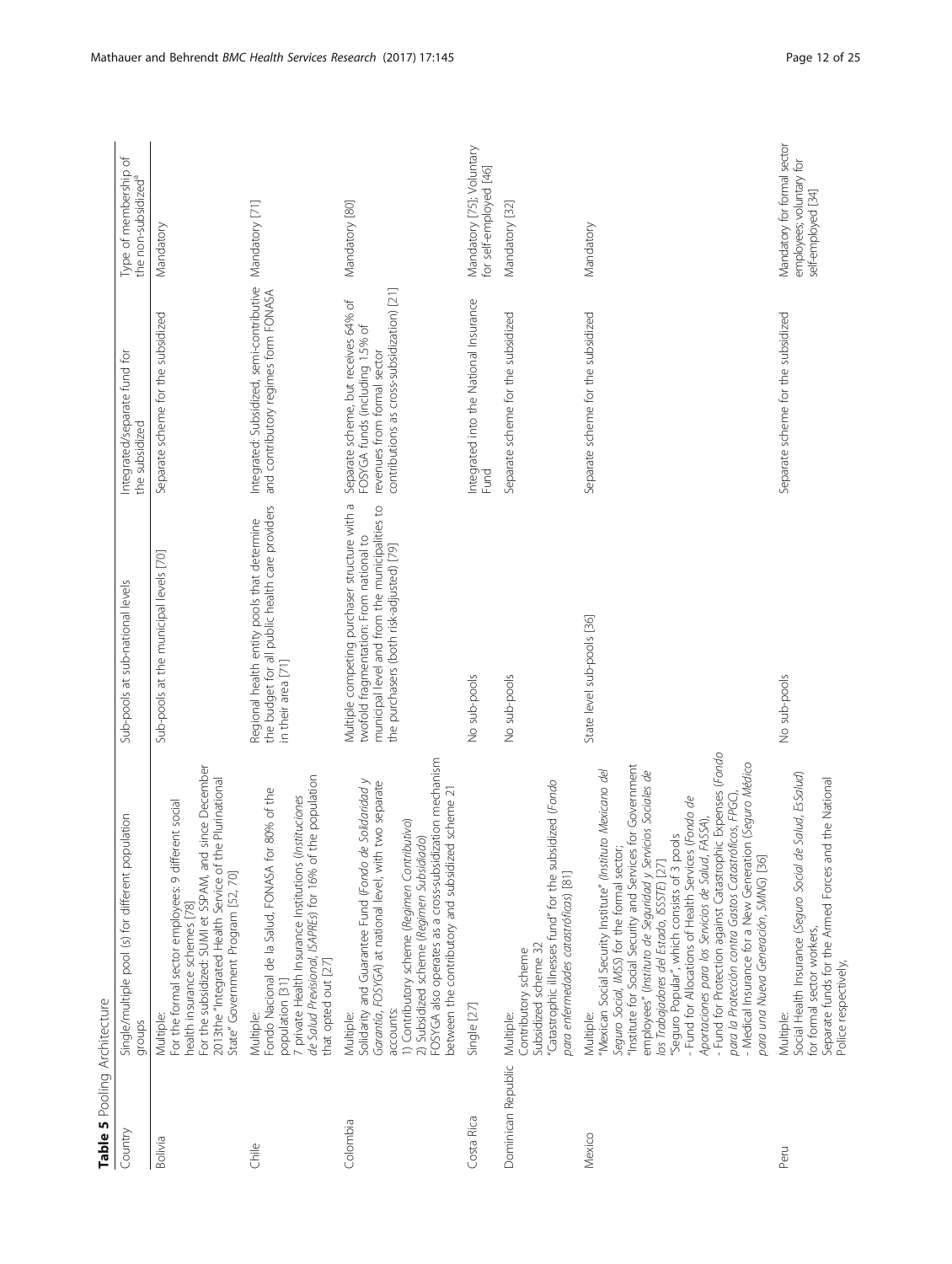| l<br>١                     |
|----------------------------|
| I<br>J<br>;<br>J<br>i<br>I |
| י<br>יוני ה<br>١<br>١      |
| ī                          |

|                | Seguro Integral de Salud, SIS for the subsidized regime and<br>the semi-contributive regime and "Intangible Solidarity<br>ISSAL) for catastrophic diseases of the subsidized [34]<br>und for Health" (Fondo Intangible Solidario de Salud, |              |                       |                                             |
|----------------|--------------------------------------------------------------------------------------------------------------------------------------------------------------------------------------------------------------------------------------------|--------------|-----------------------|---------------------------------------------|
| <i>Aenbnur</i> | National Health Fund" (Fondo Nacional de Salud, FONASA)<br>and the National Police (Sanidad Policial) respectively [68]<br>A separate fund for the Armed Forces (Sanidad Militar)<br>Aultiple                                              | No sub-pools | ntegrated into FONASA | Mandatory for formal<br>sector workers [68] |
|                | This usually includes formal sector employees and pensioners as well as the self-employed paying income tax                                                                                                                                |              |                       |                                             |

 $\begin{array}{c} \hline \end{array}$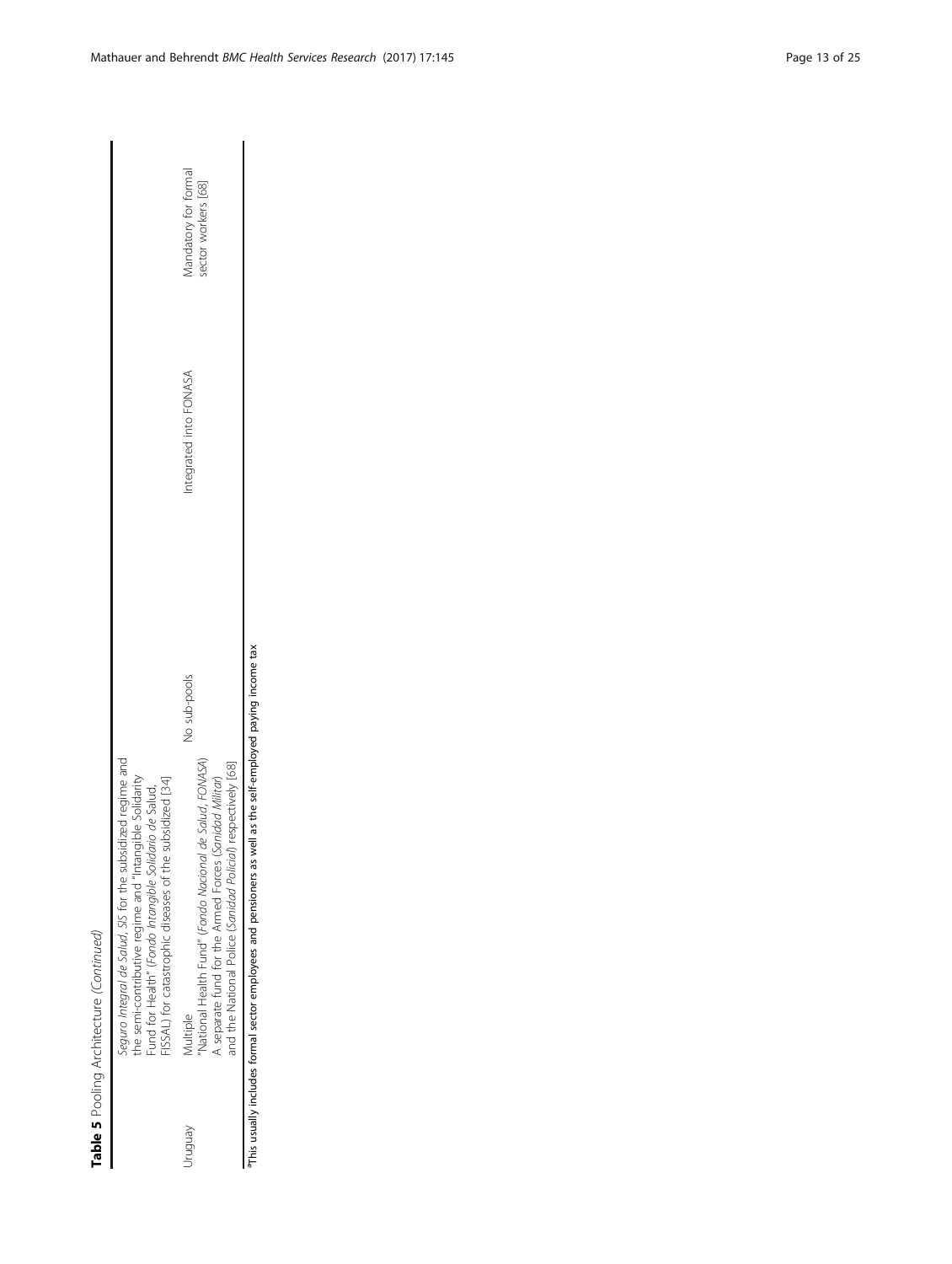<span id="page-13-0"></span>

|                    | Table 6 Benefit Package Design and Provider Payment Methods                                                                                                                                                                                                                                                                                                                                                                                                                            |                                                                                                                                                              |                                                     |                                                                                                                                                                                                                                                                                                                                        |
|--------------------|----------------------------------------------------------------------------------------------------------------------------------------------------------------------------------------------------------------------------------------------------------------------------------------------------------------------------------------------------------------------------------------------------------------------------------------------------------------------------------------|--------------------------------------------------------------------------------------------------------------------------------------------------------------|-----------------------------------------------------|----------------------------------------------------------------------------------------------------------------------------------------------------------------------------------------------------------------------------------------------------------------------------------------------------------------------------------------|
| Country            | Range of services covered by the benefit package                                                                                                                                                                                                                                                                                                                                                                                                                                       | Degree of cost-sharing for the subsidized                                                                                                                    | Degree of portability                               | Provider-payment mechanisms                                                                                                                                                                                                                                                                                                            |
| Bolivia            | SUMI: eventually extended to 547 services related to<br>diagnostic services, and all other services not on the<br>SSPAM: outpatient care, diagnostic services, dental<br>pregnancy, neonatology, paediatrics, dental care,<br>list of excluded services (such as high cost<br>interventions, chemotherapy, radiotherapy,<br>transplantations, orthodontics) [70]<br>care, hospitalisation, drugs                                                                                       | None [53]                                                                                                                                                    | National portability [54]                           | Higher levels: Budget allocations [53]<br>Primary care: fee-for-service                                                                                                                                                                                                                                                                |
| Chile              | established amount of the "Universal Premium" within<br>Plan AUGE started with 53 pathologies of outpatient,<br>inpatient and specialist care services and includes 80<br>FONASA also provides coverage of extended primary<br>health care and catastrophic diseases [71]<br>Extension of Plan AUGE has to remain within the<br>pathologies since 2005 [47, 82]<br>the next 12 months                                                                                                  | None for FONASA groups A and B [47]                                                                                                                          | National portability [31]                           | Primary care: Fixed rate per capita and a<br>Catastrophic diseases: per case payment<br>Ambulatory hospitals: Pay-per-visit rate<br>Public hospitals: 50% historical budget;<br>50% payment for "treatment package";<br>Private hospitals: Diagnosis Related<br>(fee-for service) for AUGE services<br>budgeted amount;<br>Groups [27] |
| Colombia           | Mandatory Benefit Package for the Subsidized Regime:<br>contributory<br>illnesses, limited coverage for most inpatient care<br>Outpatient care, specialized care for catastrophic<br>Since 2012, the benefit packages of the<br>and subsidized scheme are<br>harmonized [83]<br>[21, 79]                                                                                                                                                                                               | Lowest income group: no co-payment; 2 <sup>nd</sup><br>and 3 <sup>rd</sup> lowest income level: co-insurance<br>Ceiling: monthly minimum wage [84]<br>of 10% | National portability [85]                           | Preventive and primary care services:<br>Specialist and hospital care: Fee-for-<br>service [79]<br>Capitation                                                                                                                                                                                                                          |
| Costa Rica         | drugs and services at all levels of care are covered [86]<br>No explicitly defined benefit package nor positive list:<br>Implicit rationing through waiting lists [46]                                                                                                                                                                                                                                                                                                                 | None [49]                                                                                                                                                    | National portability in case of<br>emergencies [87] | Secondary and tertiary care: Budgets; fee<br>for sex, age and area-specific infant mor-<br>Primary Care Units: Capitation, adjusted<br>for service for medicines) [27]<br>tality [88];                                                                                                                                                 |
| Dominican Republic | services and drugs, diagnostic tests, preventive dental<br>regime is of US\$60 per year (US\$240 per year for the<br>enfermedades<br>in-patient and surgical care services, outpatient care<br>Health promotion and disease prevention, primary<br>The cost of the benefit package of the subsidized<br>Catastrophic illnesses fund (Fondo para<br>provisions for people with disabilities.<br>contributive regime) [32]<br>care, complementary<br>catastróficas) [81]<br>health care, | None [89]                                                                                                                                                    | n/a                                                 | Fee-for-service [32]                                                                                                                                                                                                                                                                                                                   |
| Mexico             | (the Universal<br>interventions<br>Fund for Protection against Catastrophic Expenses:<br>Essential<br>in-patient and out-patient care services<br>Health Services Catalogue includes 284<br>Fund for Allocations of Health Services:<br>Specialized care services<br>and 522 drugs)                                                                                                                                                                                                    | None <sup>907</sup>                                                                                                                                          | National portability [91]                           | Catastrophic illnesses: Per-case payment<br>Universal Health Services Catalogue<br>interventions: Capitation payment<br>$[22]$                                                                                                                                                                                                         |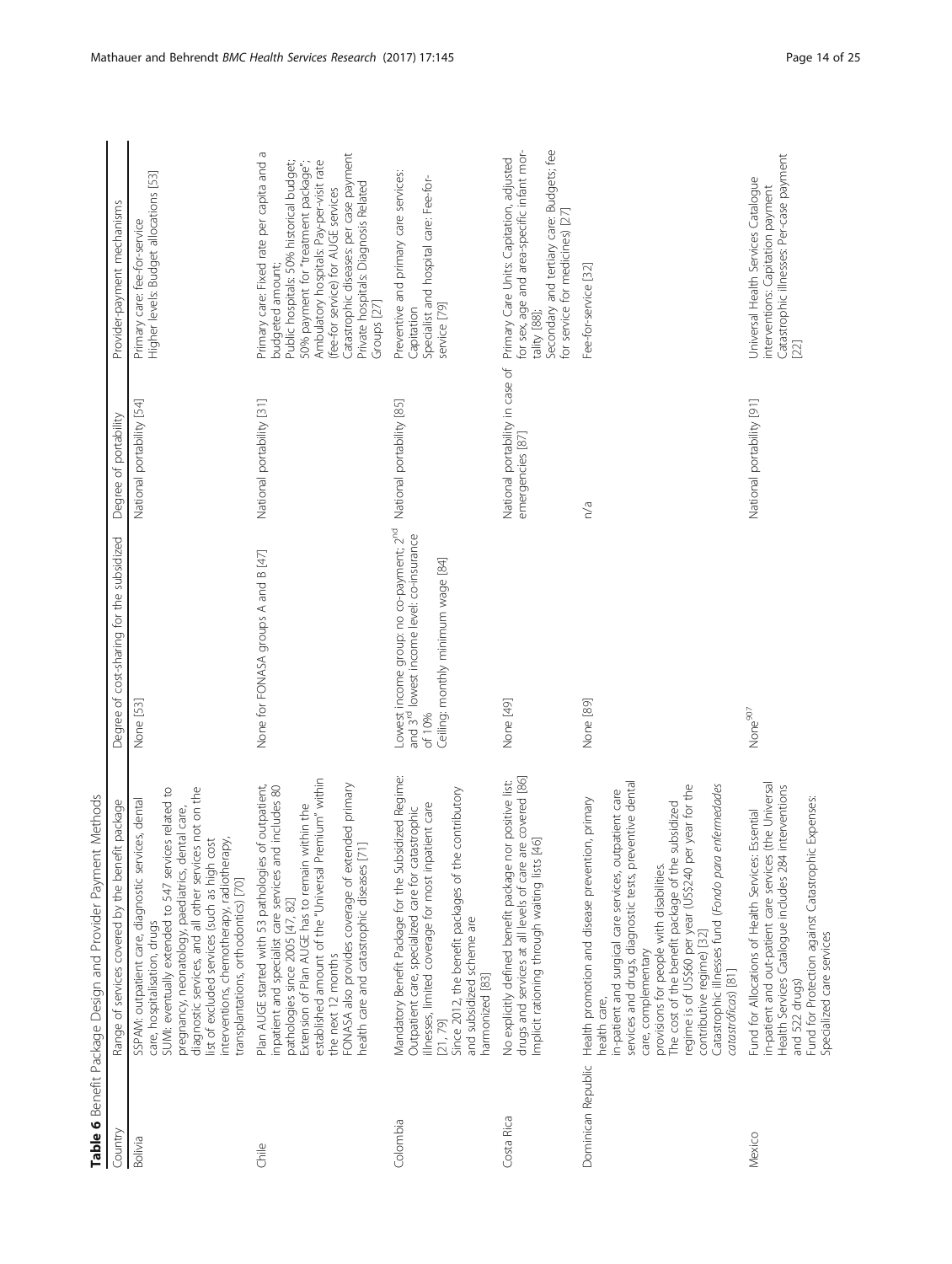|         | Medical Insurance for a New Generation: any other<br>below<br>services not covered above for children<br>5 years (131 interventions) [20] |           |     |                                                                                    |
|---------|-------------------------------------------------------------------------------------------------------------------------------------------|-----------|-----|------------------------------------------------------------------------------------|
| Peru    | nterventions and services (covering about 65% of disease<br>Essential Health Insurance Plan: 140 health<br>ourden) [23, 30, 34]           | None [33] | n/a | ee-for-service [30]                                                                |
| yen bnu | ntegrated Health Care Plan for all insured: Broad<br>benefit package with services at all levels of care<br>and drugs [77]                | Vone [92] | n/a | oiloting of Diagnosis Related Groups [93]<br>isk-adjusted per capita payment [68], |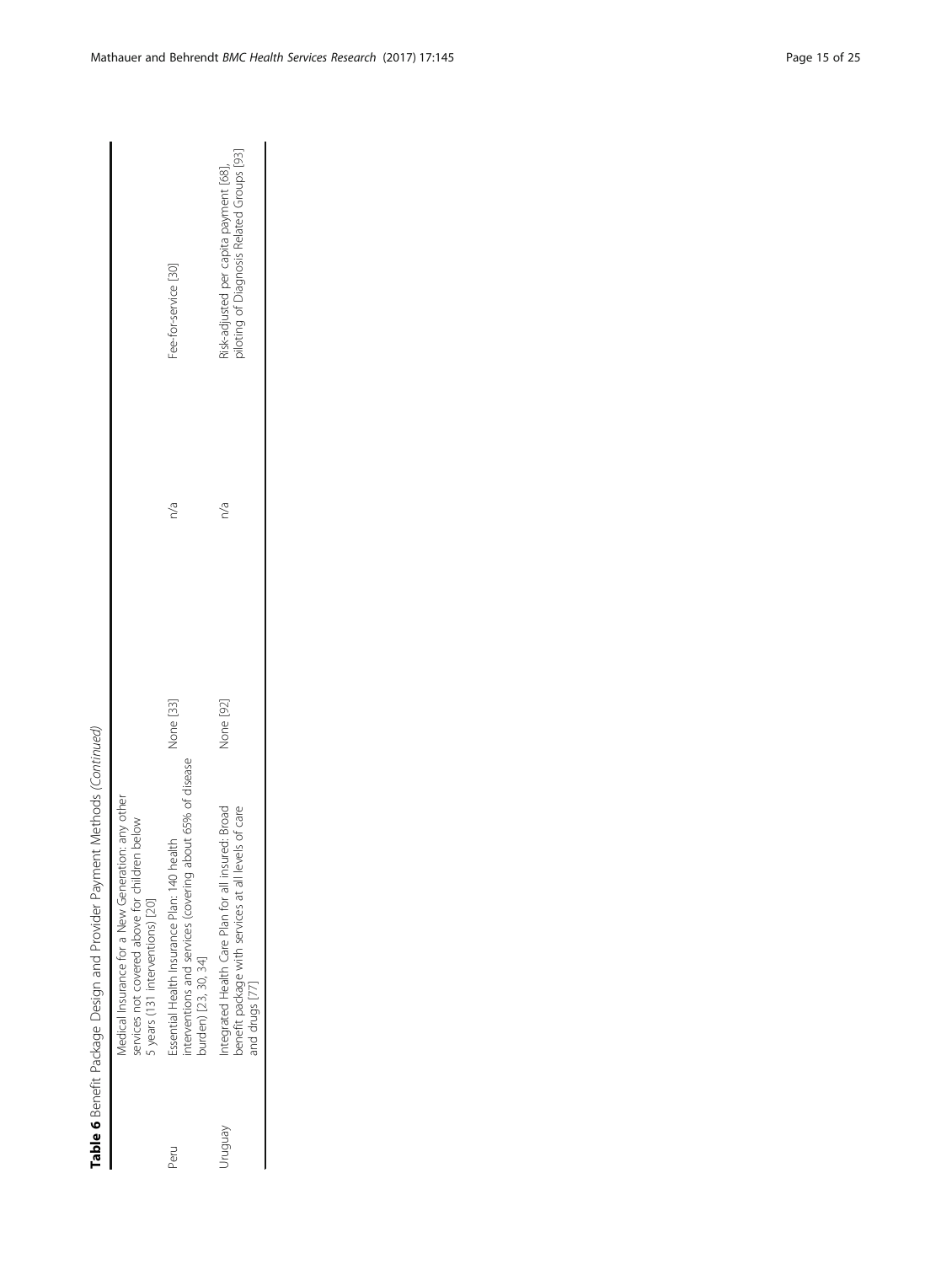health authorities that pool them again with subnational budgets, such as in Chile. Beyond institutional design, there are also capacity challenges. For example, the Dominican Republic [[32](#page-22-0)] and Peru [[34](#page-22-0)] are reported to have experienced some problems to effectively contract providers. Potential advantages of a purchaserprovider split can thus not be pursued in its full poten-

tial, such as a move towards more strategic purchasing.

Related thereto, the types of provider payment methods in place have implications on provider behaviour and hence on access to care. As Table [6](#page-13-0) shows, countries use a diversity of combinations of paying for both outpatient and inpatient care and there are efforts to move towards more strategic purchasing by using provider payment methods that set incentives for more efficient provider behaviour. For example, case payment is used in two and capitation is used in four countries respectively. Fee-for-service, nonetheless, remains very dominant. Most importantly, all countries studied use the same provider payment methods for the subsidized and those in the formal sector schemes, with the exception of Mexico. However, average per capita spending for the subsidized is found to be lower than for the contributors in a number of countries [\[32](#page-22-0), [35](#page-22-0)].

# Progress on universal health coverage indicators

In view of the focus on subsidized health insurance type schemes here, population coverage is understood as the percentage of the population that is enrolled to a health insurance scheme. Total population coverage thereby indicates the comprehensiveness of the health insurance system in a country. It is important to note, though, that reported enrolment rates cannot be equated with effective access to health services. On the one hand, enrolment may not mean that people are already (or again) in possession of a (renewed) insurance card. Moreover, nonavailability of services and other supply side constraints such as staff shortages and quality concerns limit access.

As Table [7](#page-16-0) shows, total enrollment rates are above 95% in Uruguay, Chile, Colombia, and even higher in Costa Rica and Mexico. It is somewhat lower in Peru (72% in 2012) and the Dominican Republic (69% in 2016). Some of the countries studied have made substantial progress in enrolment rates within relatively short time. In Mexico in the early 2000s almost half of the population was without any type of insurance coverage. Since 2003, more than 41% of the population got insured under the Seguro Popular [[36\]](#page-22-0). In Peru, enrolment has increased from 37% in 2004 to 72% in 2012 [[33, 34\]](#page-22-0). The Dominican Republic has almost tripled the number of insured people within nine years; from 27% in 2007 to 55% in 2013 and 69% in 2016 (see Table [7](#page-16-0), Column 2). Costa Rica and Colombia started much

earlier on this road with impressive results as well. Chile and Uruguay have increased their already high insurance coverage rates from 89% in 2007 to 94% in 2012 and from 86% in 2007 to 95% in 2013 respectively. Hence over the last decade, all countries have made considerable progress in enhancing enrolment rates.

Looking specifically at the share of the subsidized as of total insured or total population gives an idea of the magnitude of the subsidization arrangement. In fact, there are large differences across countries (see Table [7](#page-16-0), Columns 3 and 4). In Chile, Costa Rica and Uruguay, with coverage rates above 90%, the share of the fully subsidized among the total insured population is only 20%, 11% and 5% respectively, since most of the population are contributors. This share is between 40-45% in Mexico, Bolivia and the Dominican Republic, yet also due to overall lower insurance coverage rates in the latter two countries. Colombia, with a high total insurance coverage rate, has the largest share of subsidized people within their insured populations (58%). In Peru, on the other hand, the share of the subsidized among the insured is equally large (54%), but the total enrolment rate is still lower at 72%. The magnitude of the subsidization scheme is a function of the size of the formal sector, but also of the political commitment to define eligibility for subsidization more broadly.

Moreover, it is important to reveal whether and how effectively the subsidization schemes reach the target beneficiaries. Table [7](#page-16-0) (Columns 5 and 6) also presents data related to targeting effectiveness: The inclusion error refers to the share of non-eligible individuals being enrolled in the subsidization scheme. The exclusion error refers to individuals that are in principle eligible but that are not enrolled. The high exclusion errors in Peru and in particular in the Dominican Republic are noteworthy and of concern. This may relate to the primarily direct targeting approach applied in those two countries. However, the exclusion error also needs to be seen in relation to the size of the eligible population. For example, in Costa Rica with 12% being eligible for subsidization, the 10% exclusion error affects 1% of the total population.

With respect to the inclusion error, on the other hand, more recent data is only available for Colombia and Peru, however, wrong inclusion is also reported for other countries. The share of non-eligible persons among those being subsidized had been high in Mexico and ranged from 54% to 60% in the years after the introduction of the Seguro Popular [\[37](#page-22-0), [38](#page-22-0)]. One reason related to the way Seguro Popular is financed. There is no incentive for the State Government Authorities for Social Protection in Health to assess household income to determine household contributions to be collected upon enrolment. Instead, federal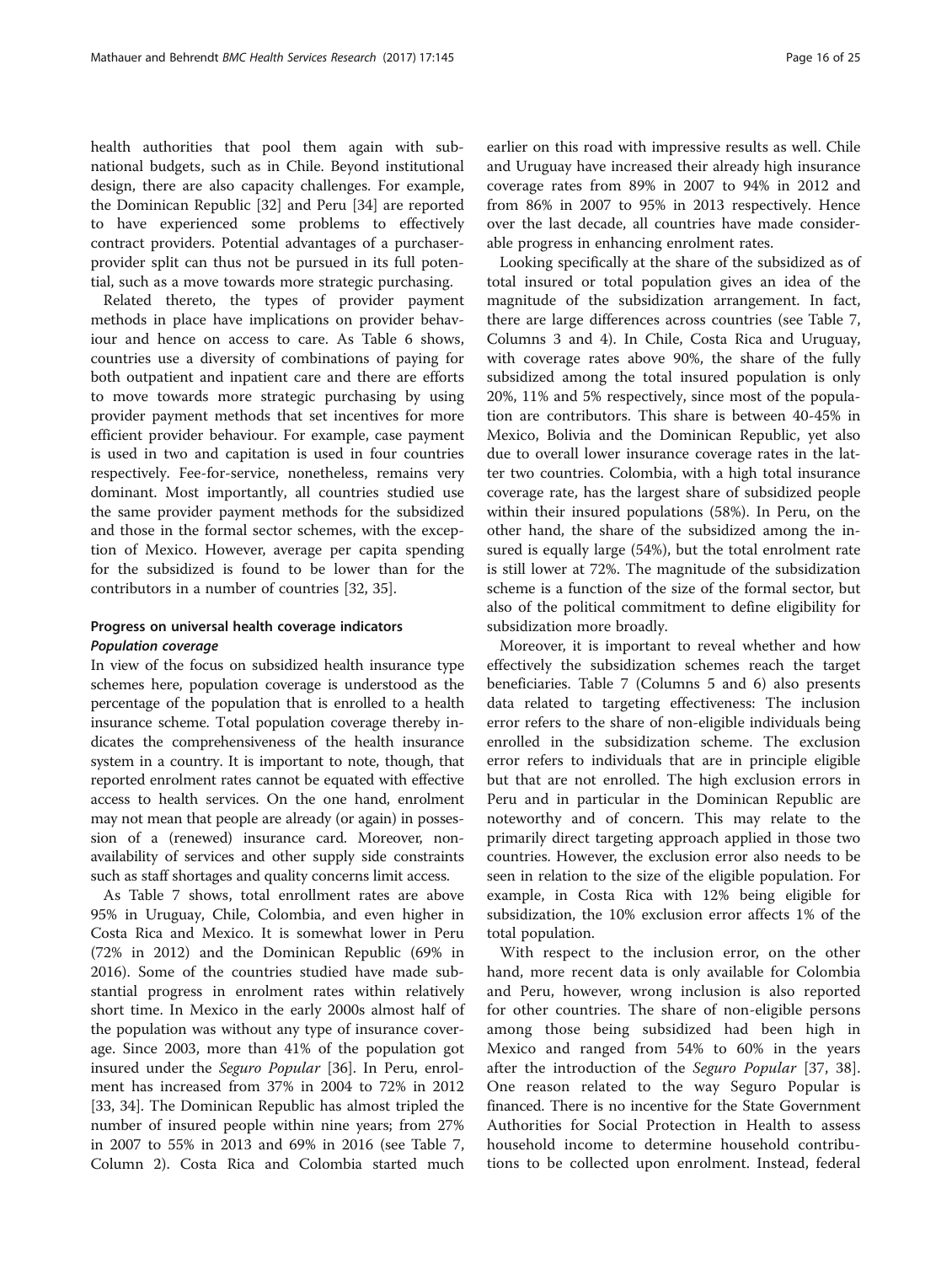| Country            | Insurance Enrolment Rates of<br>Total Population (in %) | Share of subsidized within<br>total population (in %) | Share of subsidized within total<br>insured population (in %) | Exclusion error | Inclusion error |
|--------------------|---------------------------------------------------------|-------------------------------------------------------|---------------------------------------------------------------|-----------------|-----------------|
| <b>Bolivia</b>     | 43% (2008) [94]                                         | 12% (2008) [94]                                       | 28% (2008)<br>42% (2012)                                      | n/a             | n/a             |
| Chile              | 89% (2004);<br>94% (2012) [95]                          | 20% (2012) [95]                                       | 19% (2012) [95]                                               | n/a             | n/a             |
| Colombia           | 89% (2008) [79];<br>96% (2010) [21]                     | 53% (2014) [79]                                       | 58% (2014) [79]                                               | 2% (2013) [21]  | 16% (2013) [21] |
| Costa Rica         | 87% (2003);<br>98% (2014) [27]                          | 11% (2014)                                            | 11% (2010) [75]<br>10.6% (2014)                               | 10% (2010) [46] | n/a             |
| Dominican Republic | 40% (2009) [32];<br>55% (2013) [96],<br>69% (2016) [97] | 25% (2013) [96]                                       | 46.% (2013) [96]                                              | 68% (2009) [32] | n/a             |
| Mexico             | 57% (2003);<br>98% (2012) [36]                          | 44% (2012) [36]                                       | 44% (2012)                                                    | 10% (2009) [22] | n/a             |
| Peru               | 64% (2010);<br>72% (2012) [33]                          | 39% (2012) [33]                                       | 54% (2012) [33]                                               | 16% (2013) [30] | 12% (2003)      |
| Uruguay            | 86% (2007);<br>95% (2013) [77]                          | 5% (2013) [77]                                        | 5% (2013)                                                     | n/a             | n/a             |

<span id="page-16-0"></span>Table 7 Insurance Enrolment Rates

transfers to the states depend on the number of enrolled individuals and assessing income and collecting contributions from them would reduce their willingness to enrol [\[20](#page-22-0)]. As a result, a high enrolment rate was achieved at the expense of a high inclusion error that implied large amounts of public funds going to households not in need for it [\[37](#page-22-0)].

Global evidence has shown that there is a strong correlation between out-of-pocket expenditure (OOP) as a share of total health expenditure (THE) and the share of households experiencing financial hardship [\[39\]](#page-22-0). Thus, a starting point is to look at trends in OOP as a share of THE. Financial protection, specifically, can be measured in two complementary ways. One is to measure the incidence of catastrophic expenditure. This occurs when a household's total OOP equal or exceed 40% of the household's non-subsistence spending, i.e. their capacity to pay, as per the WHO definition [\[40\]](#page-22-0). Different (lower) thresholds of determining catastrophic expenditure have also been proposed in the literature and are being used (and reported here). The second measure is impoverishing health expenditure that occurs when OOP pushes a household below the poverty line or even deeper into poverty [\[39](#page-22-0)].

Across the Latin American countries studied here, three countries (Peru, Chile, Mexico) have a relatively higher share of OOP expenditure (between 29% and 44% in 2014) compared to the other five countries, where OOP expenditure as of THE ranges between 15% and 25% in 2014. However, other than in Costa Rica and

Uruguay with slight increases, OOP has been decreasing [[15\]](#page-21-0). Data in Table [8](#page-17-0) (Column 3) also confirms that countries with a higher OOP share tend to have a relatively higher incidence of catastrophic health expenditure. In fact, the lowest incidence of catastrophic health expenditure (at a 40% threshold level) is found in Costa Rica (0.4%), whereas it is considerably higher in Chile (6.4%) and in the Dominican Republic (9.8%, however at a 30% threshold), despite the latter's moderate OOP level of 21%. Moreover, disaggregated data reveals that a high percentage of households from the lowest two income quintiles faces catastrophic health expenditure at a 25% threshold in Chile and Colombia (15 and 10% respectively), while this percentage is the lowest in Costa Rica (1%).

#### Access to health care services

Enrolment rates and financial protection indicators do not reveal whether people actually have effective access to needed health services, i.e. the ability to receive health services they need implying the availability, affordability and acceptability of services, or whether they forego seeking care [\[41](#page-22-0)]. This is difficult to measure directly, as need cannot be easily captured for all health services. Utilization rates for inpatient and outpatient care are therefore used as proxy indicators. Comparing utilization rates before and after the introduction of the subsidization scheme and between the insured and uninsured over time, or if that data is not available, across income quintiles, may thereby reveal improvements or prevailing inequities in access to care.

Data on health service utilization rates before and after the introduction of the subsidization schemes were only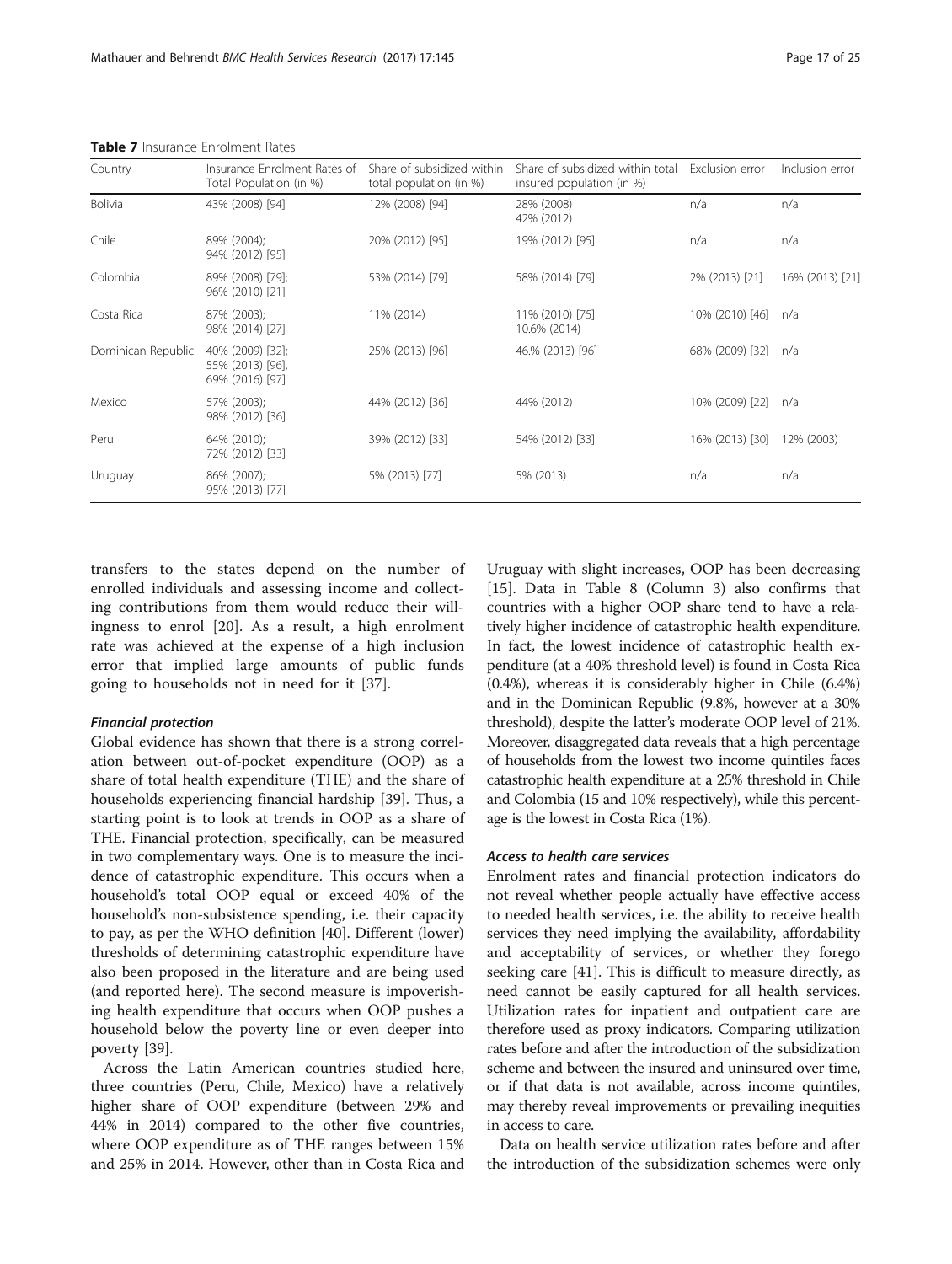<span id="page-17-0"></span>

|                       | <b>CONFIDENT CONTRACTOR CONTRACTS IN THE CONFIDENT OF THE SERVICE SERVICE</b>                                                                                                          |                                                                                                                                                                                                                                                                                                                      |                                                                                                                                                                    |                                                                                                                                                                                                                                                                                                                                                                                                                                                                        |
|-----------------------|----------------------------------------------------------------------------------------------------------------------------------------------------------------------------------------|----------------------------------------------------------------------------------------------------------------------------------------------------------------------------------------------------------------------------------------------------------------------------------------------------------------------|--------------------------------------------------------------------------------------------------------------------------------------------------------------------|------------------------------------------------------------------------------------------------------------------------------------------------------------------------------------------------------------------------------------------------------------------------------------------------------------------------------------------------------------------------------------------------------------------------------------------------------------------------|
| Country               | Increase/decrease of OOP as % THE Incidence of catastrophic health<br>since scheme introduction [15] expenditure as % of households                                                    | (at 40% of households' capacity to pay,<br>expenditure as % of households<br>or otherwise indicated)                                                                                                                                                                                                                 | Impoverishing health expenditure<br>as a % of population                                                                                                           | Changes in utilization rates of health care services<br>after introduction of subsidization scheme                                                                                                                                                                                                                                                                                                                                                                     |
| <b>Bolivia</b>        | $-6%$ (1996 <sup>a</sup> -2014)                                                                                                                                                        | 3.75% (2002) [98]<br>3.3% (2006) [99]                                                                                                                                                                                                                                                                                | n/a                                                                                                                                                                | n/a                                                                                                                                                                                                                                                                                                                                                                                                                                                                    |
| $rac{e}{\sqrt{2}}$    | $-10%$ (2004 <sup>b</sup> -2014)                                                                                                                                                       | 15% of households in the 1st and 2nd<br>income quintiles (2006) [7]<br>At 25% threshold:<br>5.4% (2012) [99]<br>21% (2010)                                                                                                                                                                                           | Poverty headcount \$1.25: 0.4% (2006) [7]<br>Poverty headcount \$2.00: 1.2% (2006)                                                                                 | 3% increase in utilization of outpatient health<br>services among the $1st$ and $2nd$ income quintiles<br>from 2003 to 2011 [7]                                                                                                                                                                                                                                                                                                                                        |
| Colombia              | $-23%$ (1995-2014)                                                                                                                                                                     | 13% of households in the 1st and 2nd income<br>10% of households in the 1st and 2nd income<br>quintiles (2010)<br>Catastrophic payments are concentrated<br>Slight improvement (for data from<br>among the poor [7]<br>At 25% threshold:<br>2005-2010) [100]<br>2.8% (2012) [99]<br>(2008)<br>8% (2010)<br>quintiles | Poverty headcount \$1.25: 1.2% (2008); 0.7% (2010) [7]<br>Slight improvement (for data from 2005-2010) [100]<br>Poverty headcount \$2.00: 1.8% (2008); 1.5% (2010) | 50% increase in the use of health services among<br>the poorest and the rural population from 1995<br>to 2005 [24]                                                                                                                                                                                                                                                                                                                                                     |
| Costa Rica            | +4% (1995-2014)                                                                                                                                                                        | 1% of households in the 1st and 2 <sup>nd</sup> income<br>Below 1% of households in the 1st and 2nd<br>income quintiles (2004)<br>$(2013)$ [7]<br>At 25% threshold:<br>0.4% (2012) [99]<br>1% (2010)<br>quintiles                                                                                                    | Poverty headcount \$2.00: 0.3% (2004); 0.1% (2013)<br>Poverty headcount \$1.25: 0.1% (2004); below 0.1% (2013)<br>$\mathbb{E}$                                     | n/a                                                                                                                                                                                                                                                                                                                                                                                                                                                                    |
| Dominican<br>Republic | $-24\%$ (2001-2014)                                                                                                                                                                    | At 30% threshold: 9.8% (2012) [99]                                                                                                                                                                                                                                                                                   | n/a                                                                                                                                                                | n/a                                                                                                                                                                                                                                                                                                                                                                                                                                                                    |
| Mexico                | 2002: 58% of total OOP from the<br>2010: 36% of total OOP from the<br>uninsured and Seguro Popular<br>uninsured and Seguro Popular<br>$-9% (2004 - 2014)$<br>enrolees [36]<br>enrolees | 2010: 2% catastrophic health expenditure [36]<br>2% of households in the 1st and 2 <sup>nd</sup> income<br>1% of households in the 1st and 2nd income<br>2000: 3.1% catastrophic health expenditure<br>At 25% threshold:<br>$(2010)$ [7]<br>2.4% (2012) [99]<br>(2000)<br>1% (2010)<br>quintiles<br>quintiles        | Poverty headcount \$1.25: 0.3% (2000); 0.1% (2010) [7]<br>Poverty headcount \$2.00: 0.9% (2000); 0.2% (2010)                                                       | public health care services had increased for those<br>Increased access to drugs and to the treatment for<br>Ministry of Health facilities increased from 32% to<br>previously uninsured (e.g. proportion of births in<br>1% decrease in utilization of outpatient health<br>services among the 1 <sup>st</sup> and 2 <sup>nd</sup> income quintiles<br>In 2010 (compared to 2000) utilization rates of<br>from 2006 to 2012 [7]<br>chronic diseases [37]<br>48%) [36] |
| Peru                  | $-7%$ (2001-2014)                                                                                                                                                                      | 4% of households in the 1st and 2nd income<br>quintiles (2008)<br>5% of households in the 1 <sup>st</sup> and 2 <sup>nd</sup> income<br>provement since 2009<br>At 25% threshold: 5% (2010)<br>$(2011)$ [5]<br>4.0% (2012) <sup>104</sup><br>quintiles<br>Slight im                                                  | Poverty headcount \$2.00: 1% (2004); 1.1% (2011)<br>Poverty headcount \$1.25: 0.6% (2004);<br>0.7% (2011) [5]                                                      | urban areas in 2000 to 58% in rural and 85% in urban<br>Increase of 13 percentage points between 2000 and<br>Proportion of institutional deliveries increased from<br>24% of births in rural areas and 58% of births in<br>areas in 2012 [30]<br>2004 [74]                                                                                                                                                                                                             |
| Venbnun               | +3% (2007-2012)                                                                                                                                                                        | n/a                                                                                                                                                                                                                                                                                                                  | n/a                                                                                                                                                                | n/a                                                                                                                                                                                                                                                                                                                                                                                                                                                                    |
|                       | <sup>a</sup> Introduction of subsidization for women [100]                                                                                                                             |                                                                                                                                                                                                                                                                                                                      |                                                                                                                                                                    |                                                                                                                                                                                                                                                                                                                                                                                                                                                                        |

aIntroduction of subsidization for women [\[100](#page-24-0)] bIntroduction of AUGE lituration of AUGE<br><sup>b</sup>Introduction of AUGE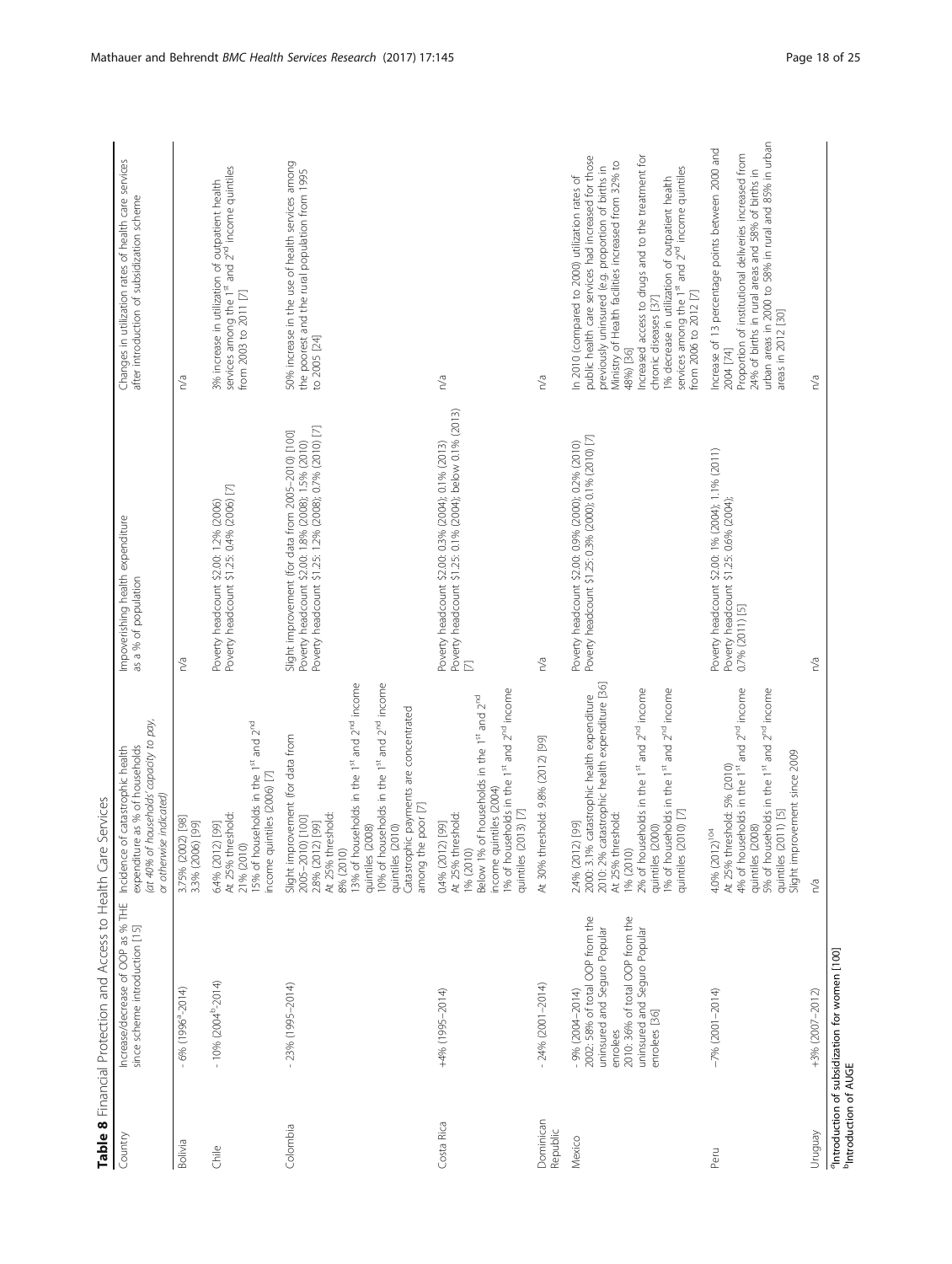<span id="page-18-0"></span>available for four countries. Although utilization rates remained lower than the ones of contributors, access to health care services has improved for the poorest income quintiles in all these countries (see Table [8](#page-17-0), Column 5). This increase has been very high in Colombia, where in comparison to the remaining uninsured, a 50% increase in the use of health services among the subsidized urban poor and the rural population could be observed over the period of 1995 to 2005.

#### **Discussion**

#### Effects of eligibility criteria and targeting approach on population coverage

This section explores the plausible contribution of institutional design features relating to eligibility and enrolment rules on UHC progress and also highlights particular challenges. The way eligibility for subsidization is defined together with the specific targeting method seem to be decisive for insurance coverage rates of the subsidized groups.

Eligibility criteria and what is considered as vulnerable vary somewhat across the countries, although most countries pursue several definition logics to capture the most vulnerable population groups, which partly overlap. All countries except Bolivia originally put a strong focus on the poor, identifying them on the basis of assessing their means and income. Another focus is on sociodemographically defined groups (children, older persons, pregnant women or mothers). A third eligibility logic is to include social security or social assistance recipients, e.g., the unemployed, disabled and family allowance beneficiaries, such as in Uruguay, Mexico, Dominican Republic and Chile.

However, there remain critical coverage gaps of some specific economically or medically vulnerable population groups. It is found that illegal immigrants and people without documents are not explicitly mentioned as being eligible for subsidization in all countries studied, and hence they remain excluded [[42](#page-22-0)] as are indigenous people (in Peru for example) [\[43\]](#page-22-0) and internally displaced persons [[44](#page-22-0)] in some countries and areas. Another group are the officially unemployed [\[45\]](#page-22-0). Also, many of Peru's uninsured are not poor but low-income and would be eligible for the semi-contributive regime. Still, enrolment of these persons is difficult to implement and as in other countries across the globe, partial subsidization has not considerably increased population coverage. Limited resources also determine the definition of eligibility criteria. For example, in Bolivia, due to resource constraints, eligibility had been restricted to pregnant women, children and older persons, until coverage was slightly expanded to include people with disabilities in 2013 under the new scheme.

As to the effect of different targeting approaches, evidence suggests that indirect targeting may be more prone to inclusion errors. Also, it appears that direct targeting is one contributing factor for higher exclusion errors, as exampled by Peru and the Dominican Republic (with a primarily direct targeting approach) as well as Mexico in earlier years. But the exclusion error can also be due to cumbersome enrolment procedures, as found in Costa Rica with a 10% exclusion error relating to 12% of the population being eligible for subsidization [\[46](#page-22-0)]. The near to universalist approach that Mexico applies since 2010 in practice results in close to 100% population coverage rates. Yet, this is realized at the cost of an inclusion error of people that should be covered by the formal sector insurance schemes.

Due to limited evidence, it remains unclear to what extent the design feature of mandatory membership enhances enrolment rates and whether active enrolment by the authorities to facilitate enrolment is decisive even under mandatory affiliation. Moreover, the chosen targeting approach does not always coincide with fiscal reality and resource availability. This was the case in Colombia for example, where some municipalities were not able to mobilize sufficient resources for their per capita budget transfer to subsidize the enrolment of all eligible people outside the formal sector [[21, 26](#page-22-0)]. However, generally speaking, if municipal funding is required to enrol eligible individuals, the incentive to enrol may not be as strong. In Colombia, as a result, certain vulnerable groups were prioritized over others [\[24\]](#page-22-0). In recent years, however, this challenge has been overcome. Likewise, in the Dominican Republic and Peru, resource constraints and slow implementation of their targeting approaches (also applied in other social assistance/protection programmes) equally explain the high exclusion error thus preventing the actual population coverage potential as per their eligibility rules [[30, 32](#page-22-0)].

#### Effects of the pooling architecture on equity in access

Some variation is found among countries with respect to critical pooling design aspects, namely scheme integration versus scheme separation as well as mandatory versus voluntary membership. This determines the size and composition of the risk pool and thus the level of fragmentation as well as the scope for cross-subsidization within the system. Among the three countries with an integrated pool, Costa Rica stands out with a high degree of cross-subsidization from the contributors to noncontributors. It is also notable that for the five countries with separate schemes, benefit packages differ despite harmonization efforts in some cases, and in fact, in these countries, the subsidized have access to a smaller benefit package than the contributors.

Only one of these countries (Colombia) has established a direct cross-subsidy mechanism across different schemes in addition to risk-adjusted per capita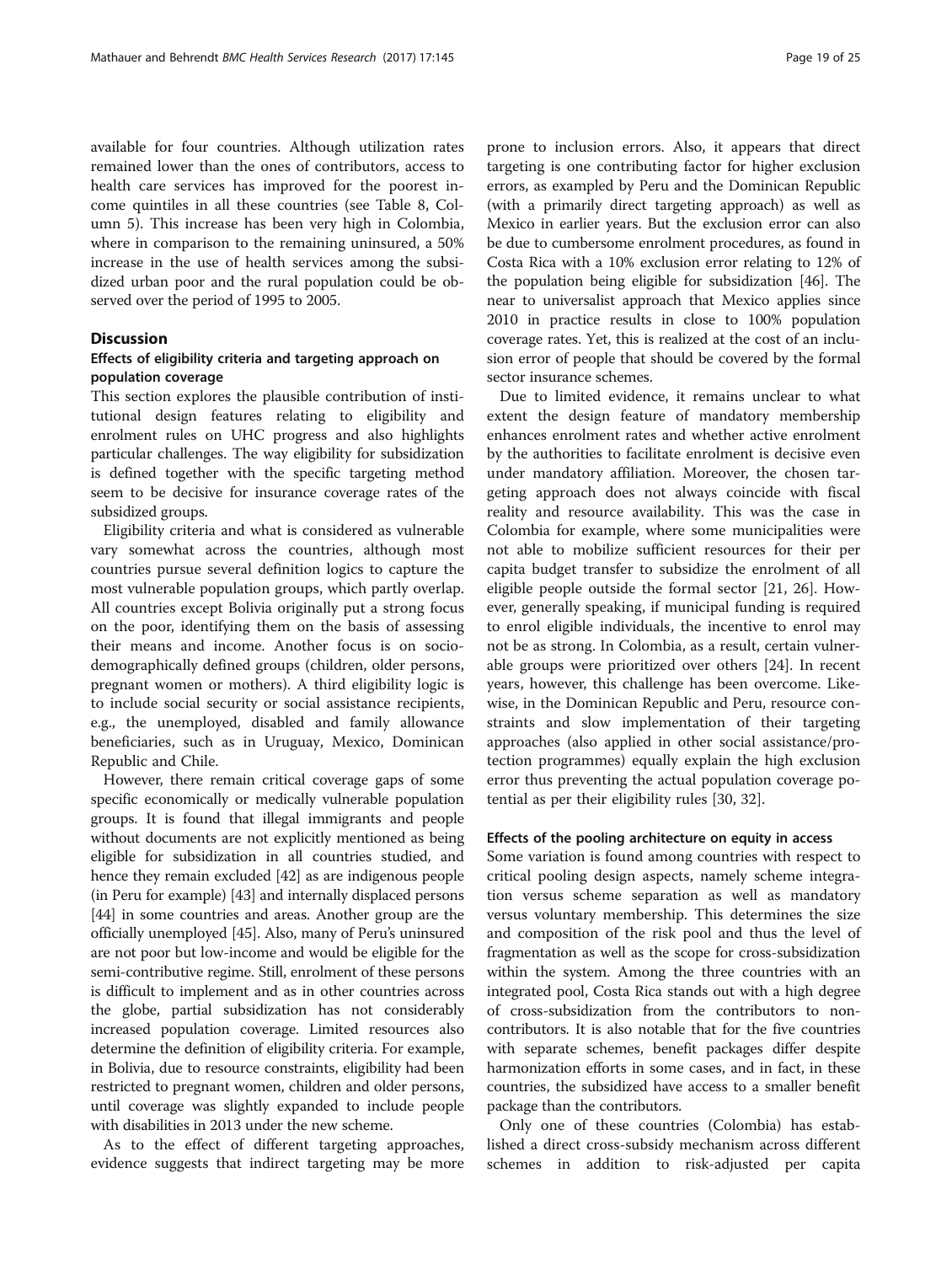allocations for the subsidized scheme. This, however, did not overcome inequalities in access to services and thus perpetuates differences in financial protection of those in the subsidized scheme versus those in the contributory scheme. Hence, the coexistence of multiple schemes in which different socio-economic groups are covered by different funding pools, maintains or even increases inequalities in access and financial protection in the countries with separated schemes.

Mandatory coverage increases risk pooling, even in the four countries with separate schemes. When coupled with an integrated risk pool, solidarity in financing and the scope for cross-subsidization is larger, such as in Uruguay and Costa Rica. With its opting out option, Chile (with an integrated scheme) is the only country with substitutive private health insurance, thus limiting overall solidary and equity in financing and access. Moreover, ISAPREs members can switch back to FONASA, especially above a certain age or when suffering from severe illness, when their premiums and co-payments increase. As such, FONASA is burdened with the high-risk members, whereas ISAPREs engages in risks-selection to enrol low-risk members [\[47](#page-22-0)]. Reform discussions are underway on how to reform and unify the two sub-systems of FONASA and ISAPREs.

Countries with sub-pools at sub-national levels are particularly prone to the problem of unequal access to health services when there are different socio-economic conditions and disease burden across sub-national units. Therefore, Colombia and Mexico have developed risk adjustment mechanisms. In Mexico, this new formula of resource allocation from the federal level has improved the funding situation in poorer states such as Chiapas and Oaxaca [\[37\]](#page-22-0). However, the impact the risk adjustment mechanism actually had on the financing situation in poorer states should not be overestimated since more funding was available in all states after the introduction of the Seguro Popular in 2003 [[37\]](#page-22-0). The complexity and difficulty of balancing risks across sub-pools was also experienced in Colombia, where the indicators used did not adequately predict the population's health needs and demand for health services in each area. [[21](#page-22-0)] New and more sophisticated risk adjustment techniques are being considered [[21\]](#page-22-0).

## Effects of benefit package design on financial protection and access

The benefit package design including its co-payment mechanisms and rates as well as benefit ceilings for the subsidized affect the degree of financial protection and utilization rates. One important commonality across countries is that there are no co-payments for the subsidized, except in Colombia. In combination with expanded benefit packages, this could have contributed to the reduction in OOP in most countries. Likewise, this may explain increased utilisation rates noted in all countries with available data.

Another important feature are the specific and explicit lists of services covered in the benefit package. Some argue that these specific lists are potentially more effective, equitable and efficient than implicit rationing [\[48](#page-22-0)]. However, the comparatively larger scope of the benefit package in Costa Rica and Uruguay can be considered to have had an important impact on the relatively higher levels of financial protection. For example, in Costa Rica OOP mainly occurs when attending outpatient services such as dentist consultations or when paying for certain medicaments. In contrast, OOP on in-patient care is minimal [[49](#page-22-0)], and its catastrophic health expenditure is the lowest among all the countries studied. In view of the relatively higher OOP share in Mexico, yet its relatively lower incidence of catastrophic expenditure, Seguro Popular seems to be able to provide financial protection for the subsidized. This suggests that even if overall OOP may not decline rapidly with high coverage because of many factors – one being that families were under-spending on health before UHC – the risk of catastrophic or impoverishing health expenditures is substantially reduced. Again, the selection of services being covered including those covered by the Catastrophic Expenses Protection Fund may explain this phenomenon.

However, except for Colombia since 2012, the scope of the benefit package in countries with separate schemes is not equal to the one for those enrolled in the contributory scheme and has resulted in lower capitation payments for the subsidized [\[7](#page-21-0)]. For example, average capitation payments differ quite significantly in the Dominican Republic (four times higher for contributors in 2010 [[32\]](#page-22-0)) and Peru [\[34\]](#page-22-0). Likewise, in Colombia in 2011, US\$ 506 was spent per contributor compared to US\$ 302 per subsidized [\[35\]](#page-22-0). In 2012, the government passed new regulations that aimed at all citizens having the same benefit package regardless of their health insurance coverage arrangement. Moreover, even when benefit packages are harmonized and come along with similar payment rates, effective access may still remain unequal due to service quality problems and supply side constraints that may persist especially in remote and poor areas where the subsidized live [\[21, 32\]](#page-22-0).

### Effects of provider payment methods and purchasing arrangements on access

While all countries studied use the same provider payment methods for the subsidized and those in the formal sector schemes, with the exception of Mexico, payment rates have differed and average per capita spending for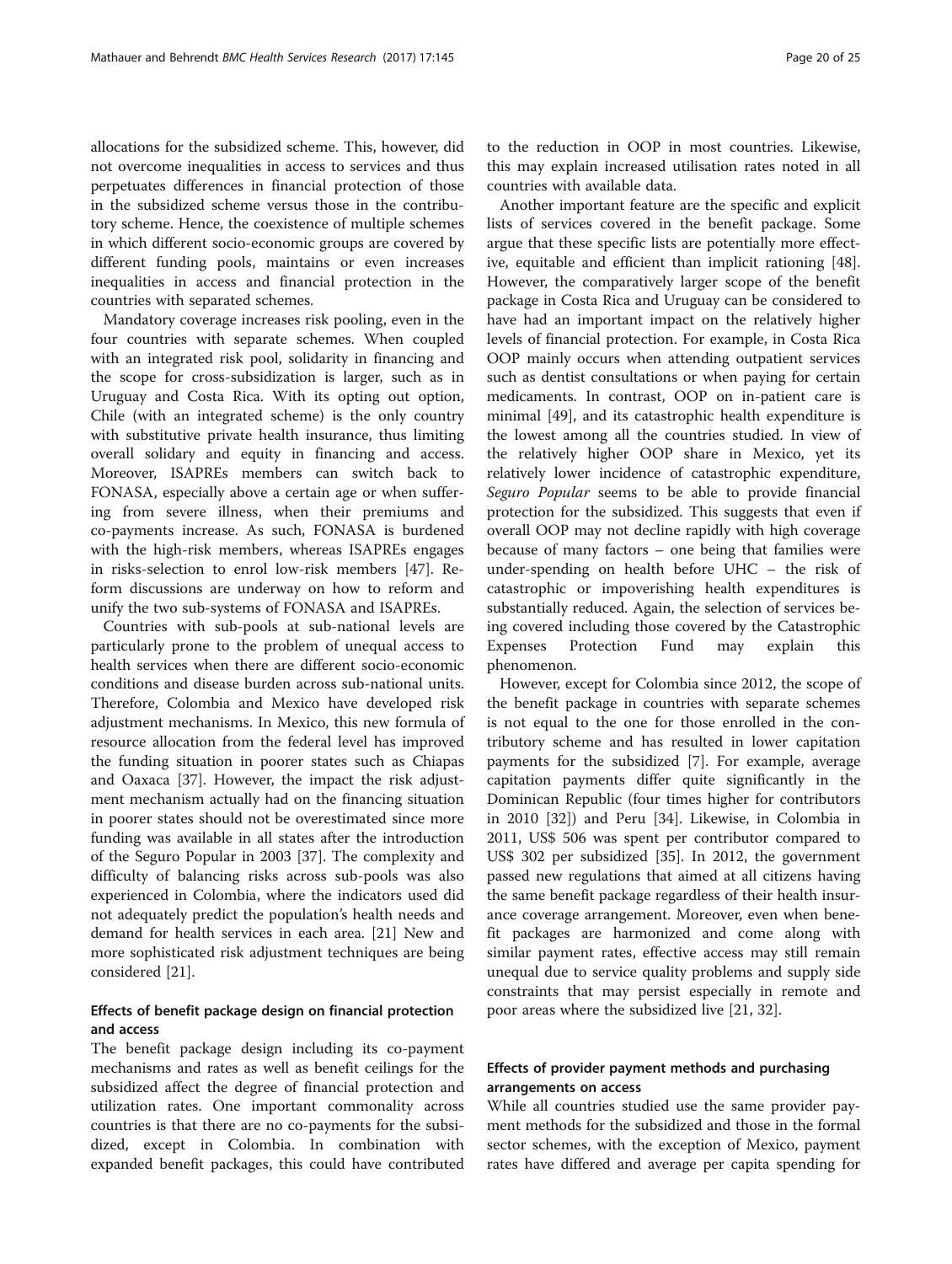<span id="page-20-0"></span>the subsidized was found to be lower than for the contributors in a number of countries. This may be due lower utilisation rates of the subsidized, or else due to hidden incentives for cream skimming, i.e. preferring some patients from one population group, which in turn can lead to the under-provision of services to financially less attractive subsidized patients. More data is needed to assess this further.

Likewise, evidence on purchasing arrangements is insufficient to determine whether the introduction of a purchaser-provider split as well as contracting of providers in all countries have increased service delivery, efficiency and equity for the subsidized. Colombia is the only country studied that manages competition among purchasers, but this has not right away resulted in more choices and competition among providers. Accordingly, Frenk (2014) suggests that countries need to further strengthen the separation of functions [\[17\]](#page-21-0).

In sum, the lack of data on UHC progress is a limitation to assessing the effect of critical institutional design features, and there is thus need for robust and rigorous impact studies. Future research should generate more evidence on the implementation process as well as the impacts of the schemes on UHC progress, differentiated along population groups, income quintiles as well as insured versus uninsured and the contributors versus the subsidized. This is the basis to explore further options of improving coverage and also provide lessons to other countries across the globe that plan to introduce subsidization schemes.

#### Conclusion

This paper explored the patterns of institutional design aspects of subsidization arrangements using state budget transfers with a focus on population groups outside formal sector employment and especially vulnerable population groups. Notably, the analysis revealed numerous commonalities but also differences across countries. A number of policy lessons can be derived from this analysis.

First of all, in all countries, the poor are fully subsidized and do not have to pay partial contributions. This is analogous to the design features that were revealed in all the other regional studies with the same research question [[11](#page-21-0)–[14](#page-21-0)]. The main challenge here is to ensure that the amount of transfers is sufficient and allows for sustainability of the health insurance type scheme in the long run. An important institutional design feature is the choice of the targeting method. Where a universalist approach of covering all those outside formal sector work is not (yet) feasible given the fiscal situation, a combination of both direct and indirect targeting, including socio-demographic, socio-economic and/or socio-geographic criteria, is conducive to increase enrolment rates. This design pattern is also found in Asia and Africa primarily. Equally critical is to make affiliation mandatory, which all countries except two did. Again this is similar to the design pattern found in the other regions. Other important features are the specific and explicit lists of health services covered in the benefit package and exemption of the subsidized from co-payments. One key lesson is that this has to go along with increased state budget revenues the amount of which needs to be adapted to both the (increasing) number of affiliated persons, particularly when participation is mandatory, and to the average costs of the benefit package.

With regards to pooling, countries that established integrated schemes along with mandatory coverage reduced fragmentation and have a better chance to improve equity in access and financial protection. Thus, in the medium and long term, the most desirable way for countries with separated schemes to improve equity is to merge separate schemes into one integrated health financing system without opt-out options for the betteroff. In the short term, the aim could be to work towards a harmonized benefit package, at least with respect to the range of services of covered and more equal per capita spending. Yet, although a prerequisite for access, it is clear that legally granted coverage and comprehensive benefit packages on paper are not enough in view of existing quality differences between rural and urban areas and wealthy and poorer communities. There is urgent need to have sufficient funding reaching the facility, but also to allocate resources more equally within a country. Access to good quality health services can only become a reality if shortages in human resources, infrastructure and supplies are also addressed. Moreover, it is important that people are well informed about their entitlements, particularly in terms of their eligibility status for subsidization and the scope of the respective benefit package.

Despite the considerable progress achieved through the subsidization arrangements that made a difference to thousands of people, there remain concerns as to inequity in access and financial protection across income quintiles and population groups even in countries with integrated schemes. Moreover, certain population groups remain excluded as they are not eligible for subsidization, in particular near- or non-poor informal workers. There is need to expand eligibility criteria to cover the hard to reach groups as well.

In addition to favourable institutional design, expansion of population coverage to so far non-covered population groups as well as extension of the health services covered is also enhanced by economic growth that opens the necessary fiscal space for subsidization, coupled with political will. Countries with limited resources can expand coverage in a progressive way.

Overall, this analysis suggests that state budget transfers to health insurance type arrangements have been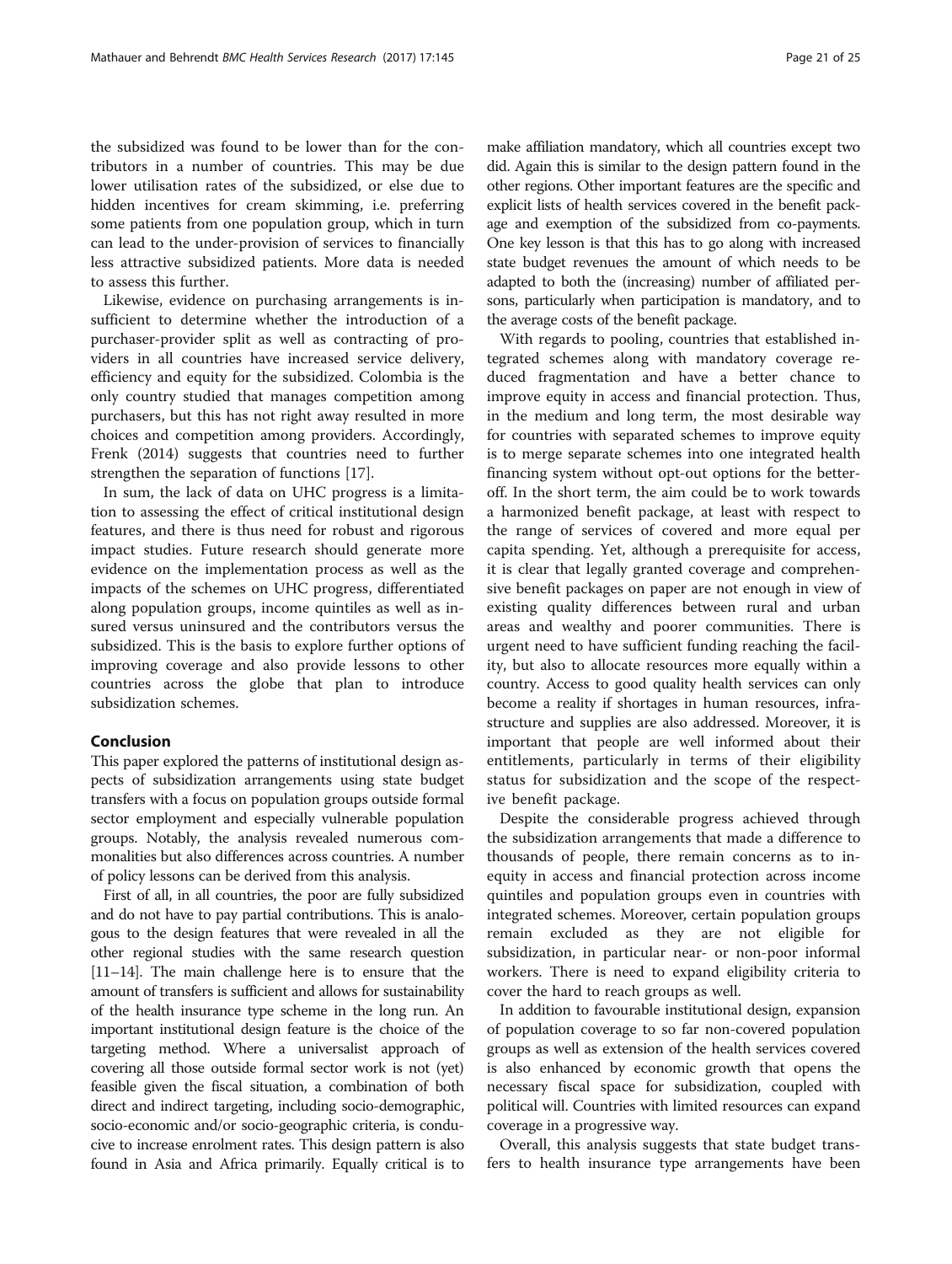<span id="page-21-0"></span>one way to expand coverage of vulnerable groups and those outside formal sector work in the studied countries. As in Africa and Asia, this financing arrangement is gaining momentum across the Latin American region and reflects the move towards a human rights based approach to health in which entitlements are no longer linked to members' direct contributions.

#### Abbreviations

AUGE: Plan de acceso universal de garantias explicitas (Chile); FONASA: Fondo nacional de la salud (Chile); GGHE: General government health expenditure; ILO: International labour organization; ISAPREs: Instituciones de salud previsional (Chile); MOH: Ministry of health; OECD: Organization for economic co-operation development; OOP: Out-of-pocket expenditure; PAHO: Pan America health organization; SHI: Social health insurance; THE: Total health expenditure; UHC: Universal health coverage; WHO: World health organization

#### Acknowledgements

We thank Ileana Vilcu for her valuable support and research assistance, particularly on data analysis. We express our gratitude to Ariostus Matus for his inputs to the literature search and valuable comments, in particular on Mexico. Last not least, we also thank and gratefully acknowledge very helpful comments from Claudia Pescetto, Cristian Morales and Fabio Durán Valverde. The authors are responsible for all remaining errors.

#### Funding

Financial support to WHO was provided by the UK Department for International Development (DFID) under the Program for Improving Countries' Health Financing Systems to Accelerate Progress towards Universal Health Coverage, as well as from the EU-Luxembourg-WHO UHC Partnership program. At the time of the research and manuscript drafting, Thorsten Behrendt was a volunteer with the HGF Department - his fellowship was funded by the Carlo Schmid Program.

#### Availability of data and materials

All data supporting the findings of this study are available within the article and references are provided. Published articles were found via Scopus, Science Direct, PubMed and JSTOR as well as Scielo and CLASE for Spanish publications. All other material was accessed from publicly available webpages, as indicated in the reference section.

#### Authors' contribution

IM conceived the study and its design. TB undertook the literature review. IM and TB undertook the analysis and interpretation of data and drafted the manuscript. All authors have read and approved the final manuscript.

#### Authors' information

IM is a health systems development and health financing specialist in the Department of Health Systems Governance and Financing at the World Health Organization in Geneva. At the time of writing, TB was a volunteer within the same department and now works as an advisor for the social health protection network Providing for Health (P4H) at the Deutsche Gesellschaft für Internationale Zusammenarbeit (GIZ) in Bonn, Germany.

#### Competing interests

The authors declare they have no competing interests.

#### Consent for publication

Not applicable.

#### Ethics approval and consent to participate

Not applicable.

#### Author details

<sup>1</sup>Department of Health Systems Governance and Financing, World Health Organization, Avenue Appia, 1211 Geneva, Switzerland. <sup>2</sup>Deutsche Gesellschaft für Internationale Zusammenarbeit (GIZ), Friedrich-Ebert-Allee 36, 53113 Bonn, Germany.

#### Received: 10 August 2016 Accepted: 11 January 2017 Published online: 16 February 2017

#### References

- 1. Bitran R. Universal Health Coverage and the Challenge of Informal Employment: Lessons from Developing Countries [Health, Nutrition, and Population (HNP) Discussion Paper]. Washington DC: World Bank Group; 2014. [cited 2014 Dec 28]. Available from: URL:http://documents.worldbank. org/curated/en/2014/01/19491214/universal-health-coverage-challengeinformal-employment-lessons-developing-countries.
- 2. Kutzin J, Shishkin S, Brydnova L, Schneider P, Hrobon P. Reforms in the pooling of funds. In: Kutzin J, Cashin C, Jakab M, editors. Implementing health financing reform: Lessons from countries in transition, vol. 21. Brussels: European Observatory on Health Systems and Policies; 2010. p. 119–54.
- 3. Carrin G, James C. Social Health Insurance: Key Factors Affecting the Transition Towards Universal Coverage. Int Soc Secur Rev. 2005;58(1):45–64.
- 4. Savedoff WD. Is there a case for social insurance? Health Policy Plan. 2004;19(3):183–4.
- 5. World Health Organization. The world health report Health systems financing: The path to universal coverage. 2010. [cited 2013 Jul 8]. Available from: URL:<http://www.who.int/whr/2010/en/index.html>.
- 6. Pan American Health Organization. Strategy for Universal Access to Health and Universal Health Coverage [53rd Directing Council, 66th Session of the Regional Committee of WHO for the Americas, Washington D.C., USA. 2014. [cited 2014 Dec 28]. Available from: URL:http://www.paho.org/hq/index. php?option=com\_docman&task=doc\_download&gid=27312&Itemid= 270&lang=fr.
- 7. Dmytraczenko T, Almeida G, editors. Toward Universal Health Coverage and Equity in Latin America and the Caribbean: Evidence from Selected Countries: The World Bank; 2015.
- 8. Meng Q, Yuan B, Jia L, Wang J, Yu B, Gao J, et al. Expanding health insurance coverage in vulnerable groups: a systematic review of options. Health Policy Plan. 2011;26(2):93–104.
- Atun R, de Andrade, Luiz Odorico Monteiro, Almeida G, Cotlear D, Dmytraczenko T, Frenz P, Garcia P, Gómez-Dantés O, Knaul FM, Muntaner C, de Paula, Juliana Braga, Rígoli F, Serrate PC, Wagstaff A. Health-System Reform and Universal Health Coverage in Latin America [Universal Health Coverage in Latin America 1]: The Lancet; 2014 [cited 2014 Dec 28]. Available from: URL[:http://www.thelancet.com/journals/lancet/article/](http://www.thelancet.com/journals/lancet/article/PIIS0140-6736%2814%2961646-9/abstract) [PIIS0140-6736%2814%2961646-9/abstract](http://www.thelancet.com/journals/lancet/article/PIIS0140-6736%2814%2961646-9/abstract).
- 10. Titelman D, Cetrángolo O, Acosta OL. Universal Health Coverage in Latin American Countries: How to Improve Solidarity-based Schemes. The Lancet 2014.
- 11. Vilcu I, Mathauer I. State budget transfers to health insurance funds for universal health coverage: Institutional design patterns and challenges of covering those outside the formal sector in Eastern European high-income countries. International Journal for Equity in Health 2016; 15(7).
- 12. Mathauer I, Theisling M, Mathivet B, Vilcu I. State budget transfers to health insurance funds: extending universal health coverage in low- and middleincome countries of the WHO European Region: Institutional design patterns and challenges in low-and middle-income countries of the WHO European Region. Int J Equity Health. 2016;15(1):57.
- 13. Vilcu I, Probst L, Bayarsaikhan D, Mathauer I. Subsidized Health Insurance Coverage of People in the Informal Sector and Vulnerable Population Groups: Institutional Design Trends in Asia. Int J Equity Health. 2016;15:165.
- 14. Mathauer I, et al. Budget transfers to health insurance: Design features and challenges in Africa [HGF Draft Discussion Paper]: World Health Organization. 2016.
- 15. World Health Organization. Global Health Expenditure Database: Table of key indicators for all the Member States. 2016. Available from: URL[:http://apps.](http://apps.who.int/nha/database/Select/Indicators/en) [who.int/nha/database/Select/Indicators/en](http://apps.who.int/nha/database/Select/Indicators/en).
- 16. Kutzin J. A descriptive framework for country-level analysis of health care financing arrangements. Health Policy Plan. 2001;56(3):171–204.
- 17. Frenk J. Leading the Way towards Universal Health Coverage: A Call to Action [Universal Health Coverage in Latin America 4]: The Lancet; 2014 [cited 2014 Dec 28]. Available from: URL:[http://www.thelancet.com/journals/](http://www.thelancet.com/journals/lancet/article/PIIS0140-6736%2814%2961467-7/abstract) [lancet/article/PIIS0140-6736%2814%2961467-7/abstract](http://www.thelancet.com/journals/lancet/article/PIIS0140-6736%2814%2961467-7/abstract).
- 18. The World Bank. New Country Classifications; 2013 [cited 2014 Jun 8]. Available from: URL:<http://data.worldbank.org/news/new-country-classifications>.
- 19. Gwatkin D. Are Free Government Health Services The Best Way to Reach the Poor?: The World Bank; 2004 [cited 2014 Jun 7]. Available from: URL: [http://siteresources.worldbank.org/HEALTHNUTRITIONANDPOPULATION/](http://siteresources.worldbank.org/HEALTHNUTRITIONANDPOPULATION/Resources/281627-1095698140167/Chapter2Final.pdf) [Resources/281627-1095698140167/Chapter2Final.pdf.](http://siteresources.worldbank.org/HEALTHNUTRITIONANDPOPULATION/Resources/281627-1095698140167/Chapter2Final.pdf)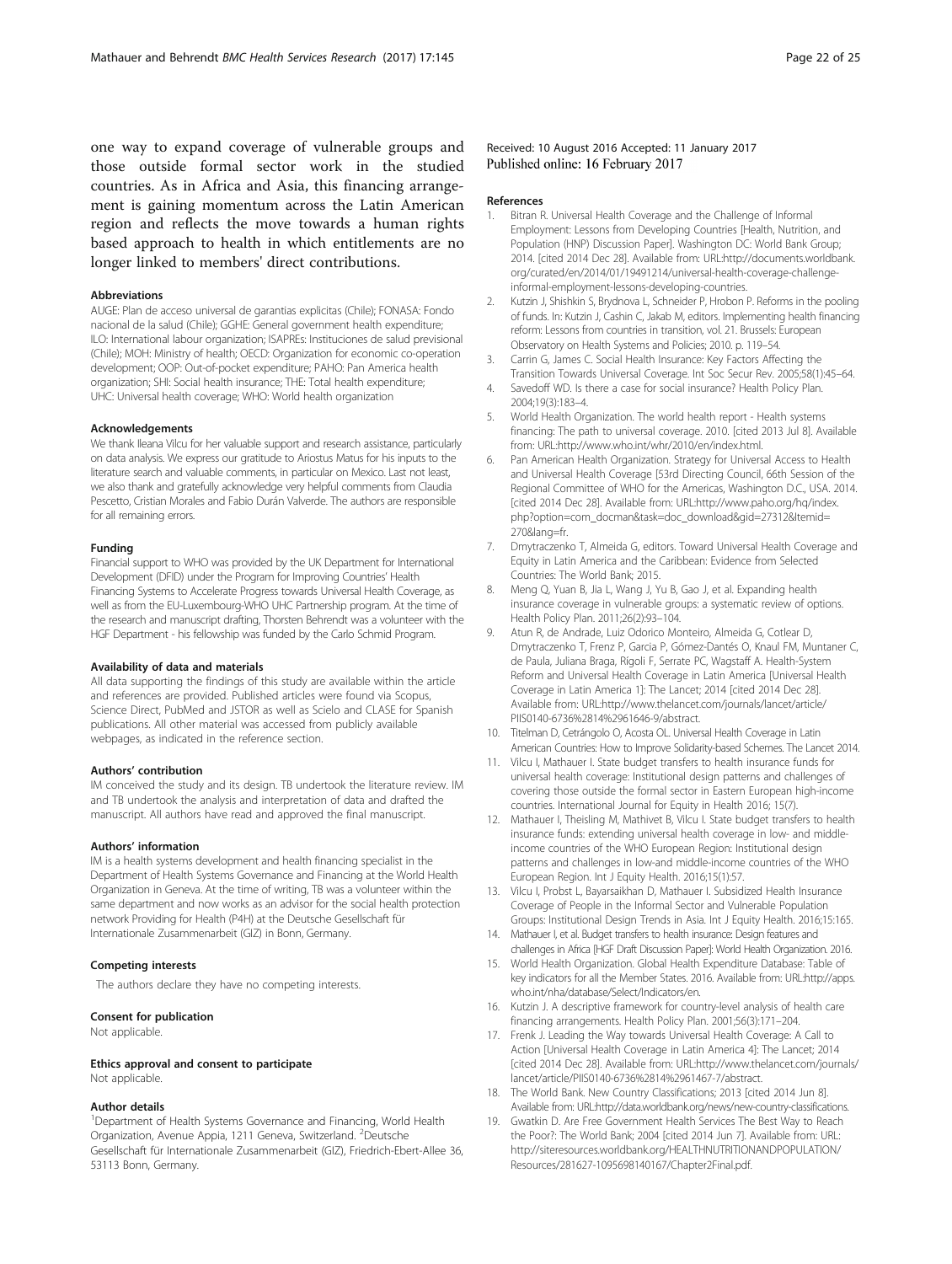- <span id="page-22-0"></span>20. Bonilla-Chacín ME, Aguilera N. The Mexican Social Protection System in Health [Universal Health Coverage Studies Series (UNICO) No. 14]: The World Bank; 2013 [cited 2014 Feb 25]. Available from: URL[:http://siteresources.](http://siteresources.worldbank.org/HEALTHNUTRITIONANDPOPULATION/Images/MexicanSocialProtectionSysteminHealth.pdf) [worldbank.org/HEALTHNUTRITIONANDPOPULATION/Images/MexicanSocial](http://siteresources.worldbank.org/HEALTHNUTRITIONANDPOPULATION/Images/MexicanSocialProtectionSysteminHealth.pdf) [ProtectionSysteminHealth.pdf](http://siteresources.worldbank.org/HEALTHNUTRITIONANDPOPULATION/Images/MexicanSocialProtectionSysteminHealth.pdf).
- 21. Montenegro-Torres F, Acevedo OB. Colombia Case Study: The Subsidized Regime of Colombia's National Health Insurance System [Universal Health Coverage Studies Series (UNICO) No. 15]: The World Bank; 2013 [cited 2014 Feb 25]. Available from: URL[:http://www.worldbank.org/en/topic/health/](http://www.worldbank.org/en/topic/health/publication/universal-health-coverage-study-series) [publication/universal-health-coverage-study-series](http://www.worldbank.org/en/topic/health/publication/universal-health-coverage-study-series).
- 22. Joint Learning Network for Universal Health Coverage. Mexico: Seguro Popular; 2014 [cited 2014 Mar 3]. Available from: URL:[http://programs.](http://programs.jointlearningnetwork.org/content/seguro-popular) [jointlearningnetwork.org/content/seguro-popular](http://programs.jointlearningnetwork.org/content/seguro-popular).
- 23. Alcalde-Rabanal JE, Lazo-González O, Nigenda G. Sistema de salud de Perú. Salud Publica Mex. 2011;53(2):S243–54.
- 24. Torrenegra-Cabrera EC. The Subsidized Health-care Scheme in the Social Protection System. In: International Labour Organization, editor. United Nations Development Programme. New York: Sharing Innovative Experiences; 2011. p. 209–38.
- 25. Vargas I, Vázquez ML, Mogollón-Pérez AS, Unger J. Barriers of access to care in a managed competition model: lessons from Colombia. BMC Health Serv Res. 2010;10(1):297.
- 26. Giovanella L, Ruiz G, Feo O, Tobar S, Faria M. Health Systems in South America - Introduction. In: Instituto Suramericano de Gobierno de Salud (ISAGS) - Unión de Naciones Suramericanas (UNASUR), editor. Health Systems in South America: Challenges to the Universality, Integrality and Equity. p. 22–69.
- 27. Bossert T, Blanchet N, Sheetz S, Pinto D, Cali J, Cuevas RP. Comparative Review of Health System Integration in Selected Countries in Latin America: Inter-American Development Bank, Social Protection and Health Division; 2014 [cited 2014 Feb 25]. Available from: URL:[http://idbdocs.iadb.org/](http://idbdocs.iadb.org/wsdocs/getdocument.aspx?docnum=38336354) [wsdocs/getdocument.aspx?docnum=38336354](http://idbdocs.iadb.org/wsdocs/getdocument.aspx?docnum=38336354).
- 28. Cotlear D, Gómez-Dantés O, Knaul F, Atun R, Barreto, Ivana C H C, Cetrángolo O, Cueto M, Francke P, Frenz P, Guerrero R, Lozano R, Marten R, Sáenz R. Overcoming Social Segregation in Health Care in Latin America [Universal Health Coverage in Latin America 2]: The Lancet; 2014 [cited 2014 Dec 30]. Available from: URL:[http://www.thelancet.com/journals/lancet/](http://www.thelancet.com/journals/lancet/article/PIIS0140-6736%2814%2961647-0/abstract) [article/PIIS0140-6736%2814%2961647-0/abstract](http://www.thelancet.com/journals/lancet/article/PIIS0140-6736%2814%2961647-0/abstract).
- 29. Iunes R, Cubillos-Turriago L, Escobar M. Universal Health Coverage and Litigation in Latin America [A regular series of notes highlighting recent lessons emerging from the operational and analytical, Number 178 (July 2012)]: The World Bank; 2012 [cited 2014 Jun 8]. Available from: URL[:https://](https://openknowledge.worldbank.org/handle/10986/13072) [openknowledge.worldbank.org/handle/10986/13072](https://openknowledge.worldbank.org/handle/10986/13072).
- 30. Francke P. Peru's Comprehensive Health Insurance and New Challenges for Universal Coverage [Universal Health Coverage Studies Series (UNICO) No. 11]: The World Bank; 2013 [cited 2014 Feb 25]. Available from: URL[:http://](http://www.worldbank.org/en/topic/health/publication/universal-health-coverage-study-series) [www.worldbank.org/en/topic/health/publication/universal-health-coverage](http://www.worldbank.org/en/topic/health/publication/universal-health-coverage-study-series)[study-series.](http://www.worldbank.org/en/topic/health/publication/universal-health-coverage-study-series)
- 31. Superintendencia de Salud Chile. Modalidad Libre Elección o M.L.E.; 2017 [cited 2017 Jan 17]. Available from: URL[:http://www.supersalud.gob.cl/difusion/665/](http://www.supersalud.gob.cl/difusion/665/w3-propertyvalue-2383.html) [w3-propertyvalue-2383.html](http://www.supersalud.gob.cl/difusion/665/w3-propertyvalue-2383.html).
- 32. Rathe M. Dominican Republic: Can universal coverage be achieved? [World Health Report 2010, Background Paper 10]: World Health Organization; 2010 [cited 2014 Mar 3]. Available from: URL:[http://www.who.int/healthsystems/](http://www.who.int/healthsystems/topics/financing/healthreport/DR_No10.pdf) [topics/financing/healthreport/DR\\_No10.pdf](http://www.who.int/healthsystems/topics/financing/healthreport/DR_No10.pdf).
- 33. Class D, Cavagnero E, Rajkumar AS. Health Financing Profile Peru: Ministry of Health, Peru; The World Bank; 2013 [cited 2014 May 3]. Available from: URL[:http://documents.worldbank.org/curated/en/242851468099278957/](http://documents.worldbank.org/curated/en/242851468099278957/Peru-Health-financing-profile) [Peru-Health-financing-profile](http://documents.worldbank.org/curated/en/242851468099278957/Peru-Health-financing-profile).
- 34. Seinfeld J, Montañez V, Besich N. The Health Insurance System in Peru: Towards a Universal Health Insurance: Global Development Network; 2013 [cited 2014 Feb 25]. Available from: URL:[http://www.gdn.int/admin/uploads/](http://www.gdn.int/admin/uploads/editor/files/GDN_PEMRP_CIUP_PS_Health.pdf) [editor/files/GDN\\_PEMRP\\_CIUP\\_PS\\_Health.pdf.](http://www.gdn.int/admin/uploads/editor/files/GDN_PEMRP_CIUP_PS_Health.pdf)
- 35. Núñez J, Zapata JG, Castañeda C, Fonseca M, Ramírez J. La Sostenibilidad Financiera del Sistema de Salud de Colombia: Dinámico del gasto y principales retos de cara al futuro: Fedesarollo; 2012 [cited 2014 Mar 3]. Available from: URL: [http://www.fedesarrollo.org.co/wp-content/uploads/2011/08/La-sostenibilidad](http://www.fedesarrollo.org.co/wp-content/uploads/2011/08/La-sostenibilidad-financiera-del-Sistema-de-Salud-Colombiano-Libro-Sura-Final-20121.pdf)[financiera-del-Sistema-de-Salud-Colombiano-Libro-Sura-Final-20121.pdf.](http://www.fedesarrollo.org.co/wp-content/uploads/2011/08/La-sostenibilidad-financiera-del-Sistema-de-Salud-Colombiano-Libro-Sura-Final-20121.pdf)
- 36. Knaul FM, González-Pier E, Gómez-Dantés O, García-Junco D, Arreola-Ornelas H, Barraza-Lloréns M, et al. The quest for universal health coverage: achieving social protection for all in Mexico. Lancet. 2012;380(9849):1259–79.
- 37. Lakin J. Mexico's Health System: More Comprehensive Reform Needed. PLoS Med. 2009;6(8):e1000130.
- 38. Scott J. Seguro Popular Incidence Analysis: Centro de Investigación y Docencia Económicas; 2006 [cited 2014 May 4]. Available from: URL[:http://](http://siteresources.worldbank.org/INTMEXICOINSPANISH/Resources/VolIIChapter3.pdf) [siteresources.worldbank.org/INTMEXICOINSPANISH/Resources/VolIIChapter3.pdf](http://siteresources.worldbank.org/INTMEXICOINSPANISH/Resources/VolIIChapter3.pdf).
- 39. Xu K. Designing Health Financing Systems to Reduce Catastrophic Health Expenditure [Technical Brief for Policy-Makers]: World Health Organization; 2005 [cited 2014 Jun 8]. Available from: URL:[http://www.who.int/health\\_](http://www.who.int/health_financing/documents/dp_e_05_2-distribution_of_health_payments.pdf) [financing/documents/dp\\_e\\_05\\_2-distribution\\_of\\_health\\_payments.pdf](http://www.who.int/health_financing/documents/dp_e_05_2-distribution_of_health_payments.pdf).
- 40. World Health Organization. Distribution of health payments and catastrophic expenditures: Methodology [Discussion Paper 2]; 2005 [cited 2014 Jun 8]. Available from: URL:[http://www.who.int/health\\_financing/](http://www.who.int/health_financing/documents/dp_e_05_2-distribution_of_health_payments.pdf) [documents/dp\\_e\\_05\\_2-distribution\\_of\\_health\\_payments.pdf.](http://www.who.int/health_financing/documents/dp_e_05_2-distribution_of_health_payments.pdf)
- 41. Evans D, Hsu J, Boerma T. Universal health coverage and universal access. Bull World Health Organ. 2013;91:546–546A.
- 42. Dannreuther C, Gideon J. Entitled to Health? Social Protection in Chile's Plan AUGE. Dev Chang. 2008;39(5):845–64.
- 43. Valdivia M. Etnicidad como determinante de la inequidad en salud materno-infantil en el Perú. In: Hernández Bello A, Rico de Sotelo C, editors. Protección social en salud en América Latina y el Caribe: Investigación y políticas. Ottawa [Ont.], Bogatá [Columbia]: Centro Internacional de Investigaciones para Dessarrollo/International Development Research Centre; Pontificia Universidad Javeriana; 2011. p. 121–58.
- 44. Hernández Bello A, Vega Romero R, Gutiérrez Bonilla ML. Retos para una protección social integral: vulerabilidad y exclusión de la población desplazada en Colombia. In: Hernández Bello A, Rico de Sotelo C, editors. Protección social en salud en América Latina y el Caribe: Investigación y políticas. Ottawa [Ont.], Bogatá [Columbia]: Centro Internacional de Investigaciones para Dessarrollo/ International Development Research Centre; Pontificia Universidad Javeriana; 2011. p. 235–88.
- 45. Saldarriaga ÁC, Nieto López E, Mejía Ortega LM. Factores relacionados con el no aseguramiento en salud de los trabajadores cesantes en la ciudad de Medellín, Colombia, 2007. In: Hernández Bello A, Rico de Sotelo C, editors. Protección social en salud en América Latina y el Caribe: Investigación y políticas. Ottawa [Ont.], Bogatá [Columbia]: Centro Internacional de Investigaciones para Dessarrollo/International Development Research Centre; Pontificia Universidad Javeriana; 2011. p. 289–318.
- 46. Montenegro-Torres F. Costa Rica Case Study: Primary Health Care Achievements and Challenges within the framework of the Social Health Insurance: The World Bank; 2013 [cited 2014 Mar 3]. Available from: URL: [http://www-wds.worldbank.org/external/default/WDSContentServer/WDSP/](http://www-wds.worldbank.org/external/default/WDSContentServer/WDSP/IB/2013/02/01/000425962_20130201121943/Rendered/PDF/749620NWP0COST00Box374316B00PUBLIC0.pdf) [IB/2013/02/01/000425962\\_20130201121943/Rendered/PDF/](http://www-wds.worldbank.org/external/default/WDSContentServer/WDSP/IB/2013/02/01/000425962_20130201121943/Rendered/PDF/749620NWP0COST00Box374316B00PUBLIC0.pdf) [749620NWP0COST00Box374316B00PUBLIC0.pdf](http://www-wds.worldbank.org/external/default/WDSContentServer/WDSP/IB/2013/02/01/000425962_20130201121943/Rendered/PDF/749620NWP0COST00Box374316B00PUBLIC0.pdf).
- 47. Missoni E, Solimano G. Towards Universal Health Coverage: the Chilean experience [World Health Report 2010, Background Paper 4]: World Health Organization; 2010 [cited 2014 Mar 3]. Available from: URL[:http://](http://digicollection.org/hss/documents/s18282en/s18282en.pdf) [digicollection.org/hss/documents/s18282en/s18282en.pdf](http://digicollection.org/hss/documents/s18282en/s18282en.pdf).
- Vega J, Frenz P. Latin America: Priorities for Universal Health Coverage [Comment]: The Lancet; 2014 [cited 2014 Dec 31]. Available from: URL: [http://www.thelancet.com/series/latin-america-UHC.](http://www.thelancet.com/series/latin-america-UHC)
- 49. Zúñiga-Brenes MP, Vargas JR, Vindas A. Out-of-pocket and Catastrophic Health Expenditures Puzzle: The Costa Rican experience [Financiamiento en Salud y Protección Social en América Latina y el Caribe]: International Development Centre (Ottawa, Canada); Fundación Mexicana para la Salud; 2010 [cited 2014 Apr 6]. Available from: URL:[http://www.funsalud.org.mx/](http://www.funsalud.org.mx/competitividad/financiamiento/Documentos/Working%20paper%20uno/Costa%20Rica%20WP1.pdf) [competitividad/financiamiento/Documentos/Working%20paper%20uno/](http://www.funsalud.org.mx/competitividad/financiamiento/Documentos/Working%20paper%20uno/Costa%20Rica%20WP1.pdf) [Costa%20Rica%20WP1.pdf](http://www.funsalud.org.mx/competitividad/financiamiento/Documentos/Working%20paper%20uno/Costa%20Rica%20WP1.pdf).
- 50. The World Bank. GDP per capita (current US\$); 2014 [cited 2014 Feb 8]. Available from: URL[:http://data.worldbank.org/indicator/NY.GDP.PCAP.CD.](http://data.worldbank.org/indicator/NY.GDP.PCAP.CD)
- 51. United Nations Statistics Division. Social Indicators: United Nations; 2014 [cited 2014 Jun 8]. Available from: URL:[http://unstats.un.org/unsd/](http://unstats.un.org/unsd/demographic/products/socind/default.htm) [demographic/products/socind/default.htm.](http://unstats.un.org/unsd/demographic/products/socind/default.htm)
- 52. Fundación Milenio. Informe Nacional de Coyuntura: SUMI [27 of June of 2014]; 2014 [cited 2014 Dec 30]. Available from: URL[:http://www.fundacion](http://www.fundacion-milenio.org/Informe-Nacional-de-Coyuntura/coy-242-sumi.html)[milenio.org/Informe-Nacional-de-Coyuntura/coy-242-sumi.html.](http://www.fundacion-milenio.org/Informe-Nacional-de-Coyuntura/coy-242-sumi.html)
- 53. Ministerio de Salud del Estado Plurinacional de Bolivia. Ley No. 475: Prestaciones de Servicios de Salud Integral del Estado Plurinacional de Bolivia [Presentation of the Ministry of Health of the Plurinational State of Bolivia]; 2014.
- 54. Presidente Constitucional del Estado Plurinacional de Bolivia. Decreto Supremo N° 1984: Reglamento a la Ley N° 475 de Prestaciones de Servicios de Salud Integral del Estado Plurinacional de Bolivia; 2014 [cited 2014 Dec 30]. Available from: URL:[http://www.sobretodopersonas.org/](http://www.sobretodopersonas.org/phocadownload/normasnac/DECRETO%20SUPREMO%201984.pdf) [phocadownload/normasnac/DECRETO%20SUPREMO%201984.pdf.](http://www.sobretodopersonas.org/phocadownload/normasnac/DECRETO%20SUPREMO%201984.pdf)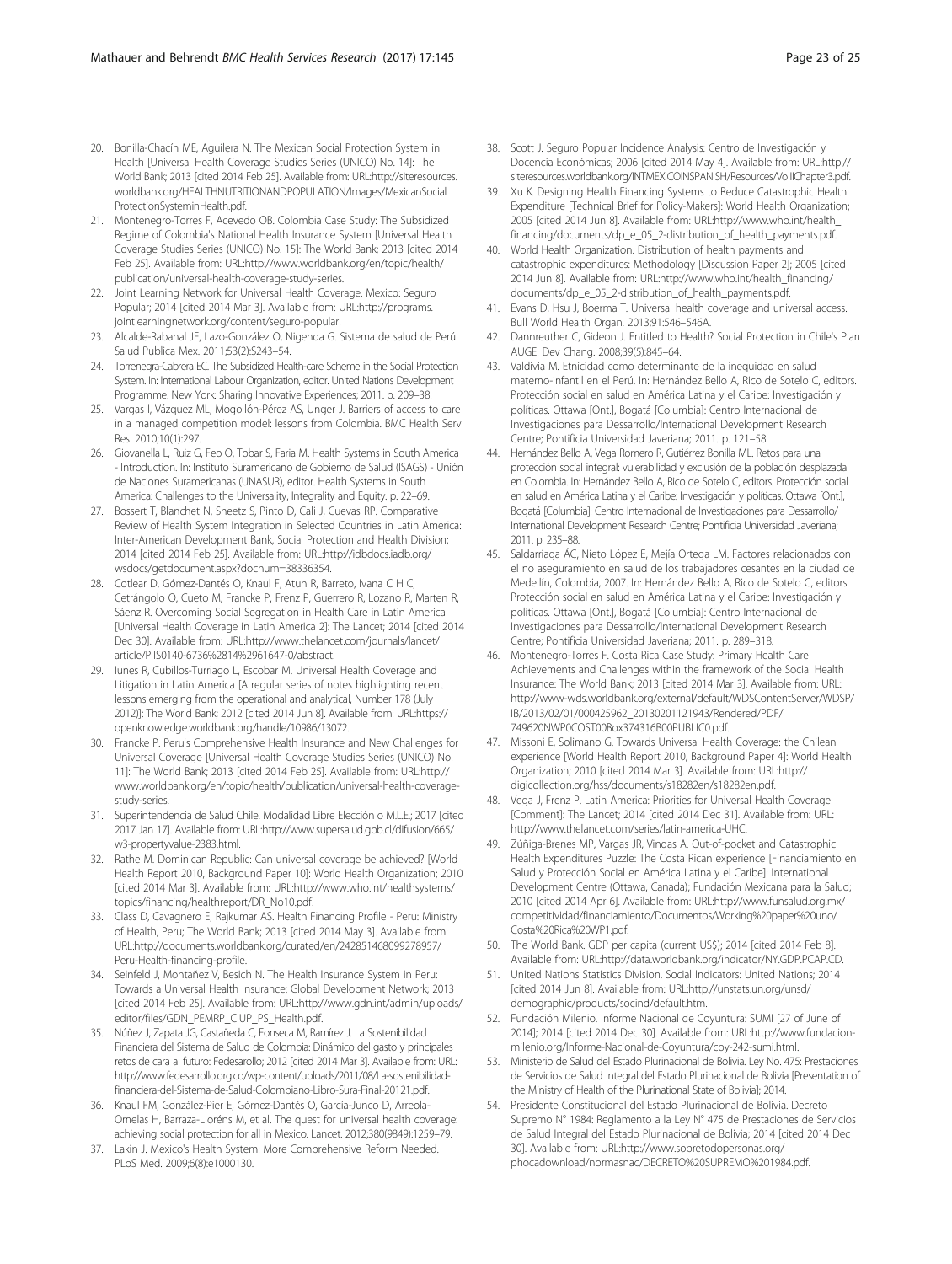- <span id="page-23-0"></span>55. Fondo Nacional de la Salud Chile. Asegurados. Carentes de Recursos Tramo A; 2016 [cited 2016 Jan 20]. Available from: URL[:https://fonasaweb.fonasa.cl/](https://fonasaweb.fonasa.cl/portal_fonasa/site/artic/20140621/pags/20140621214701.html) [portal\\_fonasa/site/artic/20140621/pags/20140621214701.html](https://fonasaweb.fonasa.cl/portal_fonasa/site/artic/20140621/pags/20140621214701.html).
- 56. Superintendencia de Salud Chile. ¿Cómo se clasifican los beneficiarios de Fonasa según su tramo?; 2014 [cited 2014 Feb 8]. Available from: URL[:http://www.supersalud.gob.cl/consultas/570/w3-article-6304.html](http://www.supersalud.gob.cl/consultas/570/w3-article-6304.html).
- 57. Fondo Nacional de la Salud Chile. Asegurados. Carentes de Recursos Tramo A; 2016 [cited 2016 Jan 20]. Available from: URL[:https://fonasaweb.fonasa.cl/](https://fonasaweb.fonasa.cl/portal_fonasa/site/artic/20140621/pags/20140621214701.html) [portal\\_fonasa/site/artic/20140621/pags/20140621214701.html](https://fonasaweb.fonasa.cl/portal_fonasa/site/artic/20140621/pags/20140621214701.html).
- 58. Guerrero R, Gallego AI, Becerril-Montekio V, Vásquez J. Sistema de salud de Colombia. Salud Publica Mex. 2011;53(2):S144–55.
- 59. Secretería General de la Alcaldía Mayor de Bogotá D.C. Acuerdo 415 de 2009 Consejo Nacional de Seguridad Social en Salud; 2009 [cited 2014 Feb 25]. Available from: URL[:http://www.alcaldiabogota.gov.co/sisjur/normas/](http://www.alcaldiabogota.gov.co/sisjur/normas/Norma1.jsp?i=37351) [Norma1.jsp?i=37351](http://www.alcaldiabogota.gov.co/sisjur/normas/Norma1.jsp?i=37351).
- 60. Ministerio de las Tecnologías de la Información y las Comunicaciones. Inscripción al régimen subsidiado de salud [Alcaldía de Florida]; 2014 [cited 2014 Feb 25]. Available from: URL:https://www.gobiernoenlinea.gov.co/web/ guest/home%3Bjsessionid = 611F9D69F5E0B5C530AC1CFD20818707?p\_p\_id = GovBuilderPdfServicesViewer\_WAR\_govservicesviewerportlet&p\_p\_lifecycle = 0&p\_p\_state = exclusive&p\_p\_mode = view&\_GovBuilderPdfServicesViewer\_ WAR\_govservicesviewerportlet\_serviceId = 13112.
- 61. Consejo Nacional de Seguridad Social. Reglamento del Régimen Subsidiado del Sistema Dominicana de Seguridad Social; 2003 [cited 2014 Feb 25]. Available from: URL:http://www.tss.gov.do/pdf/regla\_ regimen\_sub.pdf.
- 62. Sistema Unico de Beneficiarios. Qué es el SIUBEN? [Gobierno Dominicano]; 2014 [cited 2014 Feb 25]. Available from: URL:http://www.siuben.gob.do/lainstituci%C3%B3n/%C2%BFqu%C3%A9-es-el-siuben.aspx.
- 63. Rathe M, Moliné A. Sistema de salud de República Dominicana. Salud Publica Mex. 2011;53(2):S255–64.
- 64. Seguro Popular. Regimenes Estatales: Comissión Nacional de Protección Social en Salud; 2012 [cited 2014 Feb 25]. Available from: URL:http://www. seguro-popular.salud.gob.mx/index.php?option = com\_content&view =  $artiched = 41$ &Itemid = 8
- 65. Superintendencia Nacional de Aseguramiento en Salud. La Ley Marco de Aseguramiento Universal en Salud: Ley N° 29344; 2014 [cited 2014 Feb 25]. Available from: URL:http://app3.sunasa.gob.pe/Temp/Ley\_29344.\_ Aseguramiento\_Universal\_en\_Salud.pdf.
- 66. Ministerio de Desarollo e Inclusión Social. Sistema de Focalización de Hogares [cited 2014 Feb 25]. Available from: URL:http://www.mef.gob.pe/ contenidos/presu\_publ/capacita/1\_present\_ULF.pdf.
- 67. Asamblea General. Ley N° 18.596; 2009 [cited 2014 Jun 8]. Available from: URL:http://www2.ohchr.org/english/bodies/cat/docs/AnexoXXIII\_Ley18596.pdf.
- 68. Aran D, Laca H. Sistema de salud de Uruguay. Salud Publica Mex. 2013;53(2): S265–74.
- 69. Administración de los Servicios de Salud del Estado. Afiliación Gratuita; 2014 [cited 2014 Feb 25]. Available from: URL:http://www.asse.com.uy/uc\_6418\_1.html.
- 70. Asamblea Legislativa Plurinacional. Bolivia: Ley N° 475, 30 de diciembre de 2013 [Ley de prestaciones servicios de salud integral del Estado Plurinacional de Bolivia]; 2013 [cited 2014 Jun 8]. Available from: URL:http:// www.lexivox.org/norms/BO-L-N475.xhtml.
- 71. Joint Learning Network for Universal Health Coverage. Chile: National Health Fund (FONASA); 2014 [cited 2014 Mar 3]. Available from: URL:http:// www.jointlearningnetwork.org/content/national-health-fund-fonasa.
- 72. World Health Organization. Success Stories of Health Financing Reforms for Universal Health Coverage: Chile; 2012 [cited 2014 Mar 3]. Available from: URL:http://www.who.int/providingforhealth/PH4\_Chile\_2.pdf.
- 73. Alcaldía Mayor de Bogotá. Sistema General de Participaciones SGP; 2014 [cited 2014 Mar 3]. Available from: URL:http://impuestos.shd.gov.co/portal/ page/portal/portal\_internet\_sdh/tesoreria/ingresos\_tes/SGP.
- 74. Ministerio de Salud y Protección Social. Unidad de Pago por Capitación [República de Colombia]; 2014 [cited 2014 Mar 3]. Available from: URL: http://www.minsalud.gov.co/salud/POS/Paginas/Proyecto-POS-UPC.aspx.
- 75. Rocío-Sáenz Md, Bermúdez JL, Acosta M. Universal Health Coverage in a Middle Income Country: Costa Rica [World Health Report, Background Paper, 11]: World Health Organization; 2010 [cited 2014 Feb 25]. Available from: URL:http://www. who.int/healthsystems/topics/financing/healthreport/CostaRicaNo11.pdf.
- 76. Durán Valverde F. Innovaciones en la extensión de la cobertura del seguro social a los trabajadores independientes: Experiencias de Brazil, Cabo Verde, Colombia, Costa Rica, Ecuador, Filipinas, Francia y Uruguay: International

Labour Organization; 2013 [cited 2015 Jan 5]. Available from: URL:http:// labordoc.ilo.org/record/459874.

- 77. Tuluy HA, Brook PJ, Hansen KE, Godinho J, Gragnolati M, Perez LO. Republic of Uruguay: Integrated National Health System; Analysis of the Governability of the SNIS Benefit Plan (PIAS)s: The World Bank; 2012 [cited 2014 Mar 3]. Available from: URL:http://www-wds.worldbank.org/external/default/ WDSContentServer/WDSP/IB/2013/09/23/000442464\_20130923100243/ Rendered/PDF/800840ESW0Urug000PUBLIC00Box379829B.pdf.
- 78. Aguilar Rivera, Ana Mylena, Xu K, Carrin G. The Bolivian Health System and its Impact on Health Care Use and Financial Risk Protection: World Health Organization; 2006 [cited 2014 Dec 30]. Available from: URL:http://www. who.int/health\_financing/Bolivian\_health\_system.pdf.
- 79. Joint Learning Network for Universal Health Coverage. Colombia: General System of Social Security in Health; 2014 [cited 2014 Mar 3]. Available from: URL:http://www.jointlearningnetwork.org/content/general-system-socialsecurity-health.
- 80. Vargas-Zea N, Castro H, Rodríguez-Páez F, Téllez D, Salazar-Arias R. Colombian Health System on its Way to Improve Allocation Efficiency - Transition from a Health Sector Reform to the Settlement of an HTA Agency. Value Health Reg Issues. 2012;1(2):218–22.
- 81. Rathe M, Knaul F, Yerramilli P. Financing Cancer Care and Control in Dominican Republic [DCP3 Volume 6, Chapter 15 Supplement]: Harvard Global Equity Initiative; 2014 [cited 2016 Jul 14]. Available from: URL:hgei.harvard.edu/ fs/docs/icb.topic910623.files/DCP3 Input -Dominican Republic.pdf.
- 82. Superintendencia de Salud Chile. Patologías garantizadas AUGE; 2016 [cited 2016 Aug 4]. Available from: URL:http://www.supersalud.gob.cl/difusion/572/ w3-propertyname-501.html.
- 83. Ministerio de Salud de Colombia. ABC de la Unificación del POS; 2012 [cited 2014 Dec 31]. Available from: URL:http://www.minsalud.gov.co/Paginas/ ABC%20de%20la%20Unificaci%C3%B3n%20del%20POS.aspx.
- 84. Cooperativa Empresa Solidaria de Salud y Desarrollo Integral (COOSALUD EPS-S). Régimen de Copagos; 2014 [cited 2014 Apr 3]. Available from: URL: http://www.coosalud.com/index.php/afiliados/coopago/.
- 85. Ministerio de Salud y Protección Social. Decreto Número 1683 de 2013; 2013 [cited 2014 Mar 3]. Available from: URL:http://www.consultorsalud. com/attachments/article/0/Decreto%201683%20de%202013%20-%20 portabilidad%20nacional%20de%20salud.pdf.
- 86. Centro de Desarrollo Estratégico e Información en Salud y Seguridad Social (CENDEISSS). Reglamento del seguro de salud; 2014 [cited 2014 Mar 3]. Available from: URL:http://www.cendeisss.sa.cr/etica/reglamentosalud.pdf.
- 87. Rodríguez I. Ebais y clínicas mejorarán sus procesos para atender infartos: La Nación; 2013 [cited 2014 Mar 3]. Available from: URL:http://www.nacion. com/vivir/medicina/Ebais-clinicas-mejoraran-procesos-infartos\_0\_ 1369063156.html.
- 88. Di McIntyre. Country Case Study: Universal Health Insurance in Costa Rica: University of Cape Town, Health Economics Unit; 2006 [cited 2014 Mar 3]. Available from: URL:http://uct-heu.s3.amazonaws.com/10FinancingCostaRica.pdf.
- 89. Presidente de la República Dominicana. Decreto Número 74–03: Reglamento sobre el Seguro Familiar y el Plan Básico de la Salud; 2003 [cited 2014 Jun 8]. Available from: URL:http://www.comisionadodejusticia. gob.do/phocadownload/Biblioteca\_Virtual/Salud/Decreto%2074-03,%20 establece%20el%20Reglamento%20sobre%20el%20Seguro%20Fam iliar%20de%20Salud%20y%20el%20Plan%20Basico%20de%20Salud.pdf.
- 90. Laurell, Asa Cristina. Impacto del seguro popular en el sistema de salud mexicano. Buenos Aires: Consejo Latinoamericano de Ciencias Sociales (CLACSO); 2013.
- 91. Gobierno del Distrito Federal. Portabilidad 32 x 32: Sistema de Protección Social en Salud, Seguro Popular; 2014 [cited 2014 Mar 3]. Available from: URL:http://www.salud.df.gob.mx/ssdf/seguro\_popular/index/portabilidad.php.
- 92. Sollazzo A, Berterretche R. El Sistema Nacional Integrado de Salud en Uruguay y los desafíos para la Atención Primaria; 2011 [cited 2014 May 3]. Available from: URL:http://www.redalyc.org/articulo.oa?id = 63019110021.
- 93. Mathauer I, Wittenbecher F. Hospital payment systems based on diagnosisrelated groups: experiences in low- and middle-income countries. Bulletin of the World Health Organization 2013 [cited 2013 Apr 4]; (91):746-756A. Available from: URL:http://www.who.int/bulletin/volumes/91/10/12-115931/en/.
- 94. Instituto Suramericano de Gobierno de Salud (ISAGS) Unión de Naciones Suramericanas (UNASUR), editor. Health Systems in South America: Challenges to the Universality, Integrality and Equity. Available from: URL: http://www.isags-unasur.org/uploads/biblioteca/2/bb%5B8%5Dling%5B3%5 Danx%5B8%5D.pdf.